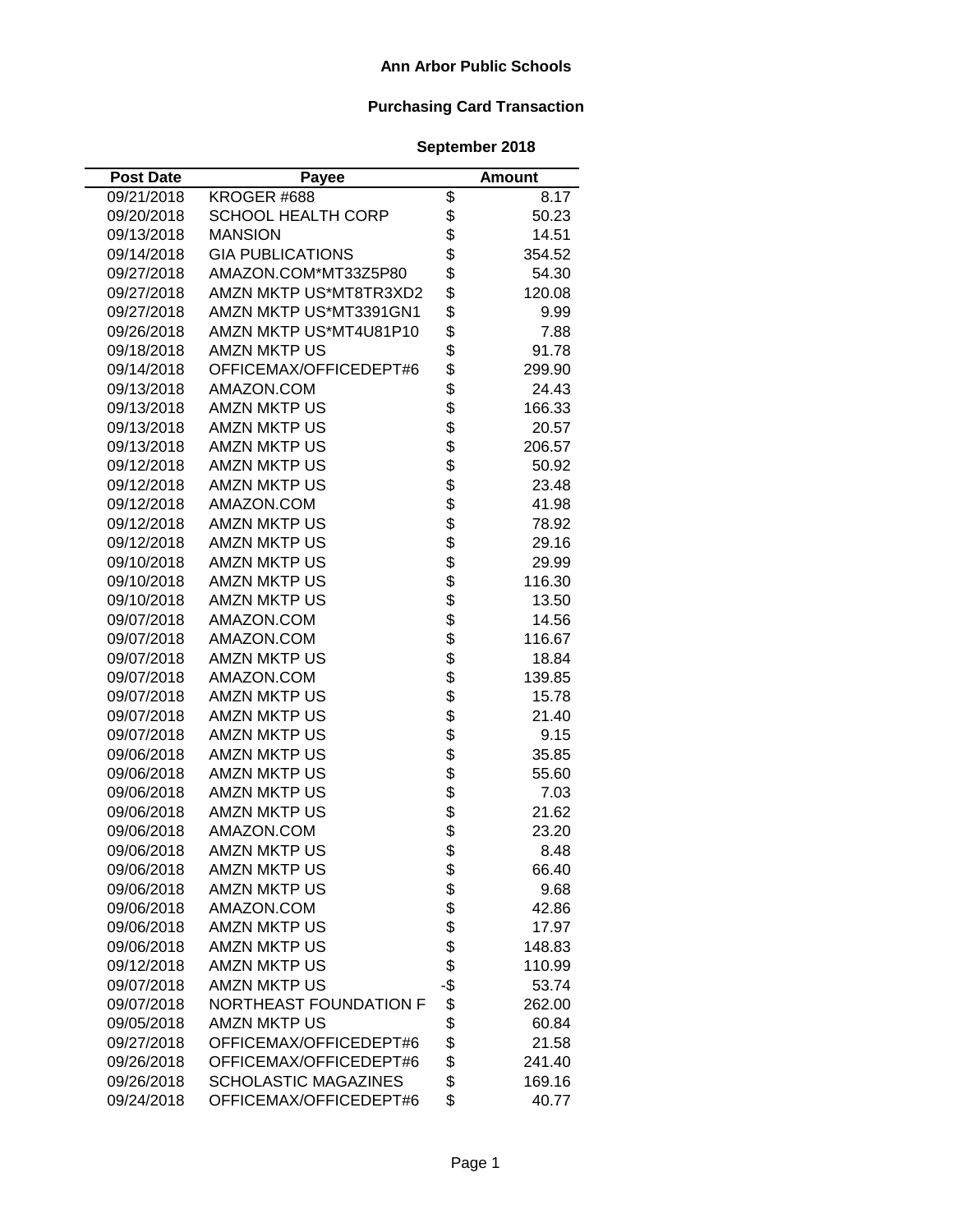| 09/10/2018 | OFFICE DEPOT #5910                | \$  | 47.60  |
|------------|-----------------------------------|-----|--------|
| 09/10/2018 | OFFICEMAX/OFFICEDEPT#6            | \$  | 284.56 |
| 09/10/2018 | OFFICEMAX/OFFICEDEPT#6            | \$  | 14.21  |
| 09/03/2018 | OFFICEMAX/OFFICEDEPT#6            | \$  | 27.78  |
| 09/19/2018 | AMAZON.COM*MT8VC3ZJ0              | \$  | 34.13  |
| 09/12/2018 | <b>GBC E-COMMERCE</b>             | \$  | 169.44 |
| 09/10/2018 | <b>TOSHIBA BUSINESS SOLUT</b>     | \$  | 230.00 |
| 09/05/2018 | <b>ACCURATE LABEL DESIGNS</b>     | \$  | 111.95 |
| 09/18/2018 | ROCHESTER 100, INC                | \$  | 125.00 |
| 09/14/2018 | DES MOINES STAMP MFG C            | \$  | 36.40  |
| 09/07/2018 | <b>AMZN MKTP US</b>               | \$  | 16.06  |
| 09/06/2018 | <b>AMZN MKTP US</b>               | \$  | 3.97   |
| 09/06/2018 | <b>AMZN MKTP US</b>               | \$  | 333.61 |
| 09/03/2018 | <b>AMZN MKTP US</b>               | \$  | 12.00  |
| 09/03/2018 | <b>AMZN MKTP US</b>               | \$  | 12.00  |
| 09/03/2018 | <b>AMZN MKTP US</b>               | -\$ | 1.00   |
| 09/26/2018 | AMAZON.COM*MT57L3170              | \$  | 33.90  |
| 09/24/2018 | NO TEARS LEARNING INC             | \$  | 26.50  |
| 09/14/2018 | <b>NO TEARS LEARNING INC</b>      | \$  | 92.24  |
| 09/04/2018 | <b>AMZN MKTP US</b>               | -\$ | 23.94  |
| 09/12/2018 | <b>AMZN MKTP US</b>               | \$  | 9.99   |
| 09/10/2018 | <b>AMZN MKTP US</b>               | \$  | 63.88  |
| 09/10/2018 | <b>TOSHIBA BUSINESS SOLUT</b>     | \$  | 115.00 |
| 09/06/2018 | OFFICEMAX/DEPOT 6401              | \$  | 21.99  |
| 09/06/2018 | <b>GBC E-COMMERCE</b>             | \$  | 145.20 |
| 09/19/2018 | AMZN MKTP US*MT1290ZE1            | \$  | 106.29 |
| 09/13/2018 | OFFICEMAX/DEPOT 6401              | \$  | 54.49  |
| 09/27/2018 | LOWES #00907*                     | \$  | 79.00  |
| 09/26/2018 | AMZN MKTP US*MT7I47PY2            | \$  | 14.98  |
| 09/26/2018 | <b>CARPENTER BROS HAR</b>         | \$  | 7.29   |
| 09/26/2018 | AMZN MKTP US*MT0G45P20            | \$  | 248.43 |
| 09/26/2018 | AMZN MKTP US*MT6DC1PN0            | \$  | 12.88  |
| 09/26/2018 | AMZN MKTP US*MT90O6PB1            | \$  | 10.05  |
| 09/21/2018 | AMZN MKTP US*MT3EE43E2            | \$  | 49.52  |
| 09/18/2018 | MEIJER INC #64<br>Q <sub>01</sub> | \$  | 16.19  |
| 09/10/2018 | <b>AMZN MKTP US</b>               | \$  | 91.11  |
| 09/24/2018 | OFFICEMAX/OFFICEDEPT#6            | \$  | 269.90 |
| 09/17/2018 | NASCO FORT ATKINSON               | \$  | 442.40 |
| 09/24/2018 | <b>GBC E-COMMERCE</b>             | \$  | 177.30 |
| 09/18/2018 | OFFICEMAX/DEPOT 6048              | \$  | 18.33  |
| 09/17/2018 | <b>TARGET</b><br>00006346         | \$  | 35.96  |
| 09/03/2018 | MICHAELS STORES 2108              | \$  | 19.17  |
| 09/25/2018 | SSI*SCHOOL SPECIALTY              | \$  | 58.60  |
| 09/24/2018 | AMAZON.COM*MT8O13TV1              | \$  | 165.61 |
| 09/19/2018 | AMZN MKTP US*MT77G1ZZ0            | \$  | 90.82  |
| 09/12/2018 | <b>AMZN MKTP US</b>               | \$  | 12.61  |
| 09/11/2018 | REI*GREENWOODHEINEMANN            | \$  | 89.04  |
| 09/26/2018 | OFFICEMAX/OFFICEDEPT#6            | \$  | 50.20  |
| 09/25/2018 | PAYPAL *SMARTSPEECH               | \$  | 15.99  |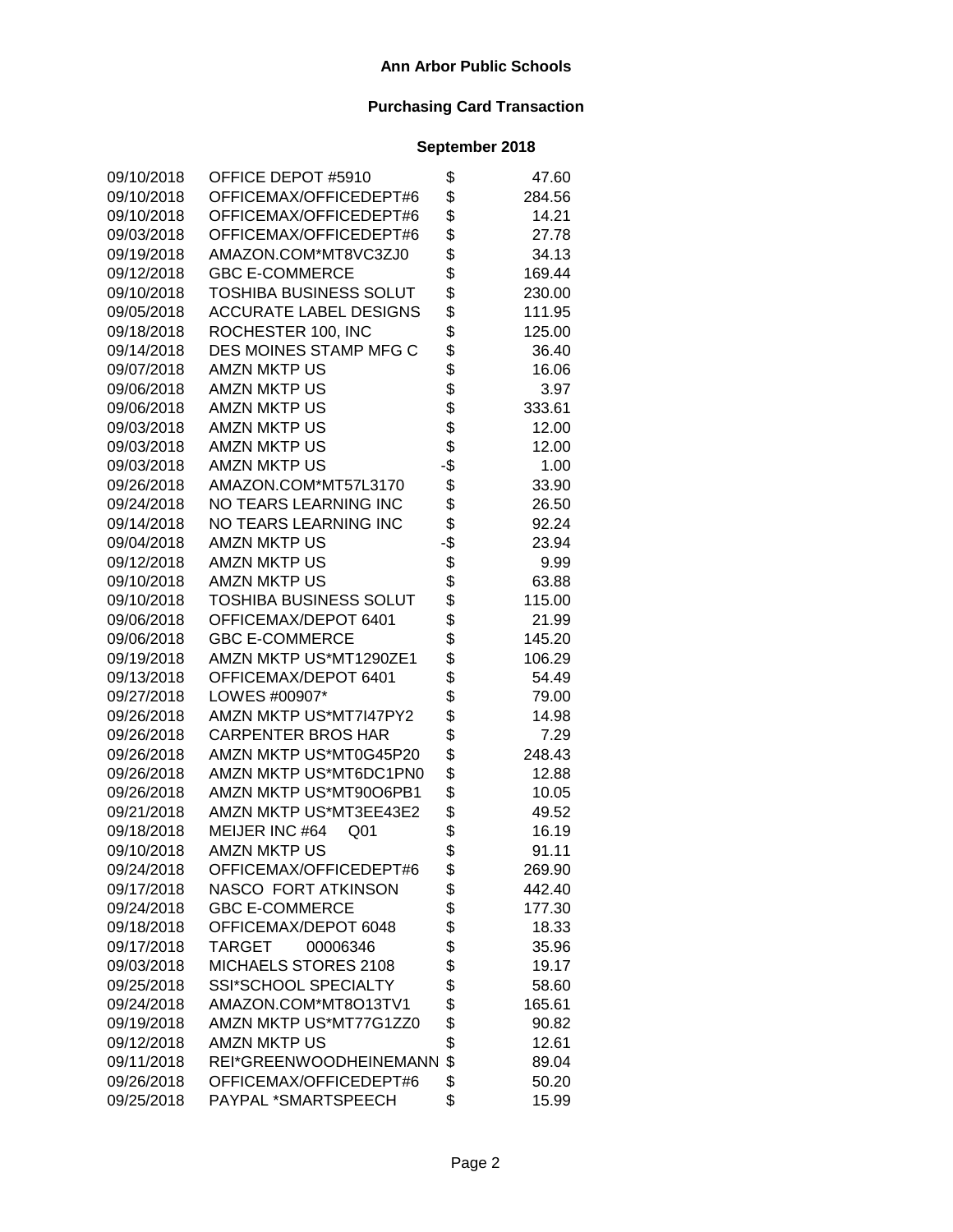| 09/25/2018 | RUNYAN POTTERY SUPPLY        | \$  | 255.41    |
|------------|------------------------------|-----|-----------|
| 09/20/2018 | REALLY GOOD*                 | \$  | 44.75     |
| 09/12/2018 | NO TEARS LEARNING INC        | \$  | 220.00    |
| 09/05/2018 | <b>AMZN MKTP US</b>          | \$  | 90.29     |
| 09/17/2018 | OFFICEMAX/OFFICEDEPT#6       | \$  | 8.40      |
| 09/17/2018 | OFFICEMAX/OFFICEDEPT#6       | \$  | 14.29     |
| 09/12/2018 | OFFICEMAX/OFFICEDEPT#6       | \$  | 61.75     |
| 09/27/2018 | <b>DEMCO INC</b>             | \$  | 168.46    |
| 09/12/2018 | <b>AMZN MKTP US</b>          | \$  | 75.28     |
| 09/14/2018 | REI*GREENWOODHEINEMANN       | \$  | 250.69    |
| 09/06/2018 | AMAZON.COM                   | \$  | 33.08     |
| 09/20/2018 | *SQ *MASSP<br>SQ             | -\$ | 137.50    |
| 09/11/2018 | SQ<br>*SQ *MASSP             | \$  | 275.00    |
| 09/27/2018 | OFFICEMAX/OFFICEDEPT#6       | \$  | 203.80    |
| 09/14/2018 | AMZN MKTP US*MT0WZ2FW0       | \$  | 25.77     |
| 09/19/2018 | TEACHERSPAYTEACHERS.CO       | \$  | 5.99      |
| 09/14/2018 | AMZN MKTP US*MT6628FP2       | \$  | 10.65     |
| 09/13/2018 | AMAZON.COM*MT7QY6CF1         | \$  | 39.96     |
| 09/20/2018 | <b>STADIUM HARDWARE</b>      | \$  | 94.36     |
| 09/14/2018 | AMZN MKTP US*MT96M6F52       | \$  | 55.14     |
| 09/13/2018 | AMZN MKTP US*MT28Q44P1       | \$  | 6.70      |
| 09/14/2018 | AMZN MKTP US*MT96M6F52       | \$  | 29.58     |
| 09/28/2018 | N AMER COUNCIL FR ONLN       | \$  | 60.00     |
| 09/24/2018 |                              | -\$ | 51.24     |
| 09/24/2018 |                              | -\$ | 57.99     |
| 09/24/2018 |                              | -\$ | 8.64      |
| 09/24/2018 |                              | -\$ | 7.99      |
| 09/24/2018 |                              | -\$ | 94.34     |
| 09/17/2018 | WALGREENS #7212              | \$  | 8.64      |
| 09/10/2018 | NETFLIX.COM                  | \$  | 7.99      |
| 09/10/2018 | WALGREENS #7212              | \$  | 57.99     |
| 09/10/2018 | AMAZON.COM                   | \$  | 94.34     |
| 09/10/2018 | AMAZON.COM                   | \$  | 51.24     |
| 09/27/2018 | MHE*MCGRAW-HILL ECOMM        | \$  | 5,500.00  |
| 09/14/2018 | <b>EIMACS</b>                | \$  | 24.95     |
| 09/13/2018 | <b>EIMACS</b>                | \$  | 24.95     |
| 09/10/2018 | <b>EIMACS</b>                | Φ   | 24.95     |
| 09/03/2018 | <b>MHE*MCGRAW-HILL ECOMM</b> | \$  | 11,250.00 |
| 09/13/2018 | <b>AMZN MKTP US</b>          | \$  | 532.61    |
| 09/12/2018 | <b>AMZN MKTP US</b>          | \$  | 155.33    |
| 09/10/2018 | OFFICEMAX/OFFICEDEPT#6       | \$  | 587.25    |
| 09/18/2018 | SOFTWARE 4 SCHOOLS           | \$  | 249.00    |
| 09/18/2018 | <b>AMZN MKTP US</b>          | \$  | 21.99     |
| 09/28/2018 | SSI*SCHOOL SPECIALTY         | \$  | 141.24    |
| 09/06/2018 | OFFICEMAX/OFFICEDEPT#6       | \$  | 51.92     |
| 09/04/2018 | OFFICEMAX/OFFICEDEPT#6       | \$  | 51.57     |
| 09/20/2018 | <b>FREESTYLE PHOTO</b>       | \$  | 369.98    |
| 09/14/2018 | <b>FREESTYLE PHOTO</b>       | \$  | 71.79     |
| 09/06/2018 | <b>STAPLES</b><br>00115642   | \$  | 12.50     |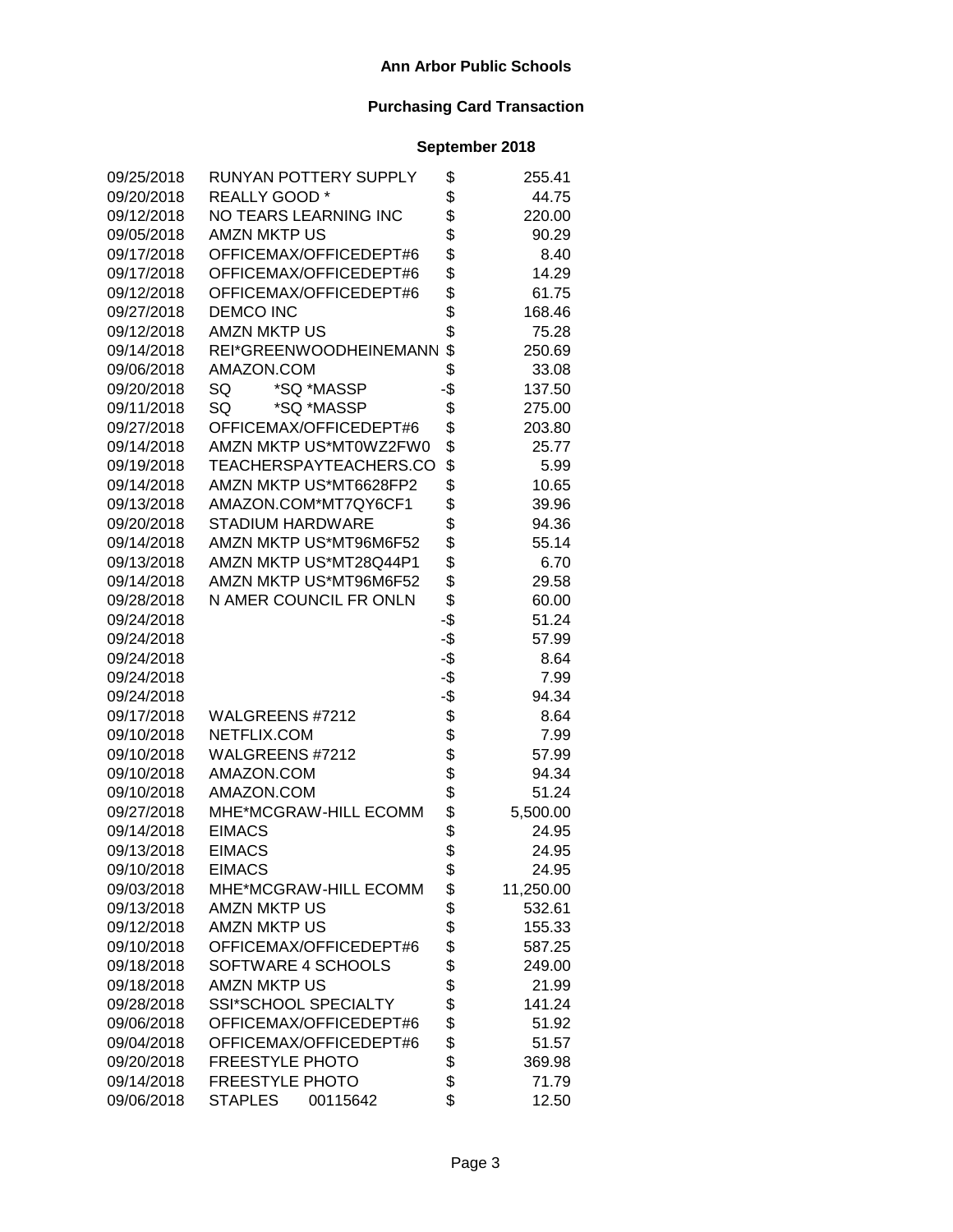| 09/20/2018 | QUIZLET.COM                       | \$  | 230.33 |
|------------|-----------------------------------|-----|--------|
| 09/10/2018 | TOSHIBA BUSINESS SOLUT            | \$  | 82.50  |
| 09/11/2018 | <b>AMZN MKTP US</b>               | \$  | 99.00  |
| 09/17/2018 | <b>GOPHER SPORT</b>               | \$  | 408.33 |
| 09/20/2018 | AMZN MKTP US*MT3VW7NN2            | \$  | 229.99 |
| 09/11/2018 | <b>AMZN MKTP US</b>               | \$  | 20.98  |
| 09/24/2018 | PEAVEY CORP.                      | \$  | 178.00 |
| 09/19/2018 | <b>BOOKFACTORY</b>                | \$  | 351.74 |
| 09/11/2018 | <b>AMZN MKTP US</b>               | \$  | 35.96  |
| 09/11/2018 | <b>AMZN MKTP US</b>               | \$  | 21.98  |
| 09/18/2018 | <b>AMZN MKTP US</b>               | \$  | 34.56  |
| 09/03/2018 | <b>STAPLES</b><br>00115642        | \$  | 11.64  |
| 09/12/2018 | <b>AMZN MKTP US</b>               | \$  | 28.39  |
| 09/10/2018 | AMAZON.COM                        | -\$ | 139.21 |
| 09/10/2018 | AMAZON.COM                        | -\$ | 697.29 |
| 09/10/2018 | AMAZON.COM                        | -\$ | 139.21 |
| 09/17/2018 | AMZN MKTP US*MT9MN1L11            | \$  | 31.28  |
| 09/13/2018 | FLORIDA VIRTUAL SCHOOL            | \$  | 33.99  |
| 09/10/2018 | FLORIDA VIRTUAL SCHOOL            | \$  | 33.99  |
| 09/14/2018 | CDW GOVT #PFG4277                 | \$  | 602.64 |
| 09/07/2018 | <b>AMZN MKTP US</b>               | \$  | 377.69 |
| 09/25/2018 | AMZN MKTP US*MT50M9EP0            | \$  | 195.70 |
| 09/24/2018 | MEIJER INC #64<br>Q01             | \$  | 62.43  |
| 09/24/2018 | AMZN MKTP US*MT3U81JN1            | \$  | 6.08   |
| 09/24/2018 | AMZN MKTP US*MT9H79AD0            | \$  | 7.82   |
| 09/24/2018 | AMZN MKTP US*MT9P49TD1            | \$  | 36.50  |
| 09/21/2018 | OFFICEMAX/OFFICEDEPT#6            | \$  | 158.61 |
| 09/12/2018 | <b>AMZN MKTP US</b>               | \$  | 107.64 |
| 09/10/2018 | OFFICEMAX/OFFICEDEPT#6            | \$  | 43.74  |
| 09/10/2018 | <b>AMZN MKTP US</b>               | \$  | 56.64  |
| 09/10/2018 | <b>AMZN MKTP US</b>               | \$  | 30.50  |
| 09/10/2018 | OFFICE DEPOT #5910                | \$  | 20.98  |
| 09/10/2018 | OFFICE DEPOT #5910                | \$  | 9.98   |
| 09/04/2018 | MEIJER INC #64<br>Q <sub>01</sub> | \$  | 11.96  |
| 09/27/2018 | SSI*SCHOOL SPECIALTY              | \$  | 155.64 |
| 09/10/2018 | LOWES #00907*                     | \$  | 999.00 |
| 09/10/2018 | AMZN MKTP US                      | \$  | 111.99 |
| 09/28/2018 | DTE ENERGY 800-477-474            | \$  | 791.03 |
| 09/24/2018 | WASHTENAWCHILDREN.ORG             | \$  | 210.00 |
| 09/28/2018 | AMZN MKTP US*MT67O8XM1            | \$  | 9.00   |
| 09/28/2018 | STARR GLOBAL LEARNING             | \$  | 38.48  |
| 09/12/2018 | STARR GLOBAL LEARNING             | -\$ | 4.50   |
| 09/06/2018 | <b>AMZN MKTP US</b>               | \$  | 131.57 |
| 09/06/2018 | ETSY.COM - CLEMSWSHOP             | \$  | 105.42 |
| 09/06/2018 | STARR GLOBAL LEARNING             | \$  | 91.48  |
| 09/06/2018 | AMAZON.COM                        | \$  | 99.50  |
| 09/28/2018 | <b>GRAINGER</b>                   | -\$ | 112.84 |
| 09/12/2018 | <b>GRAINGER</b>                   | \$  | 44.76  |
| 09/12/2018 | <b>GRAINGER</b>                   | \$  | 44.76  |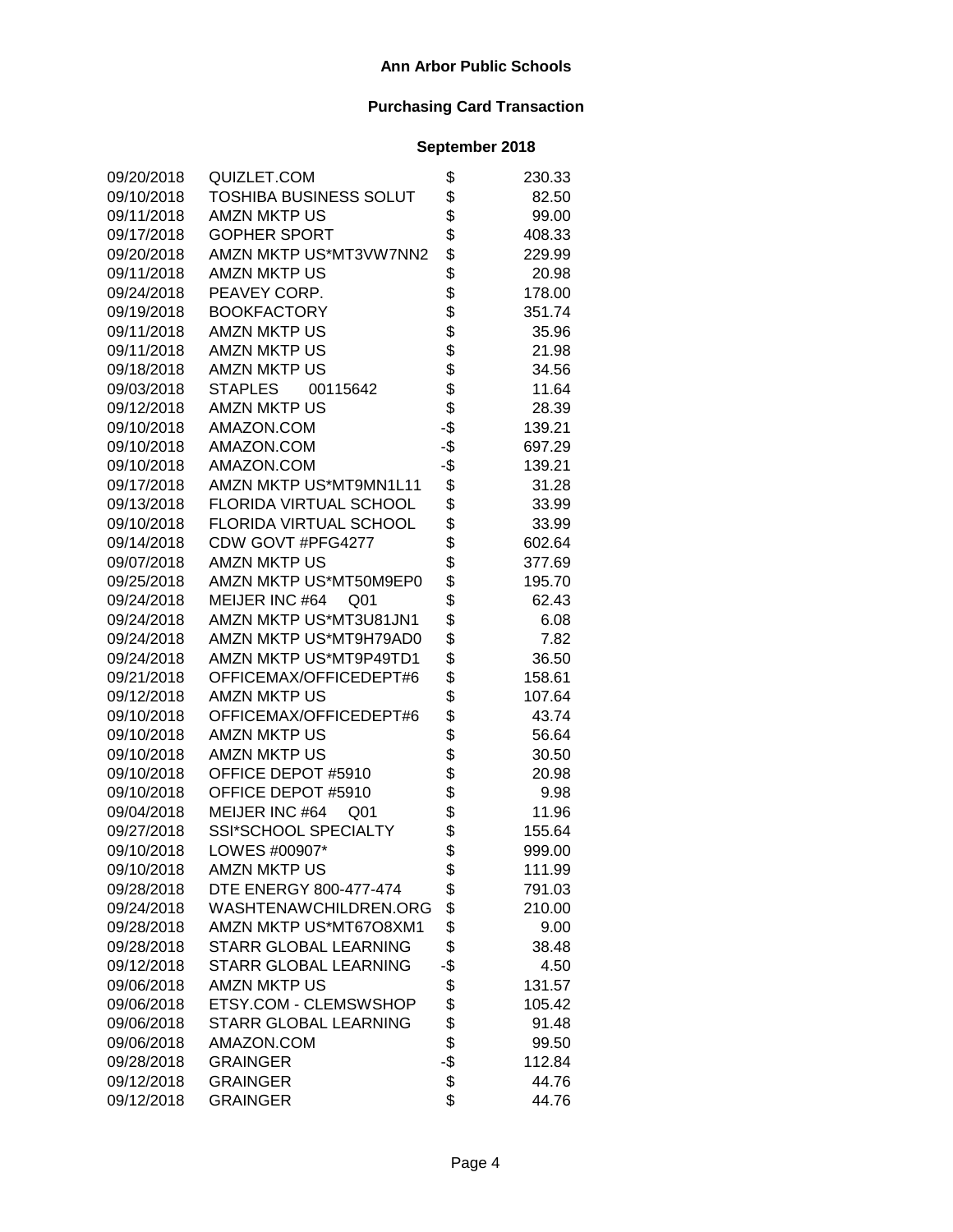| 09/10/2018 | GRAINGER                       | \$<br>112.84   |
|------------|--------------------------------|----------------|
| 09/24/2018 | AMZN MKTP US*MT6G92J92         | \$<br>123.69   |
| 09/24/2018 | AMZN MKTP US*MT8HX4J60         | \$<br>51.27    |
| 09/20/2018 | AMAZON.COM                     | \$<br>78.00    |
| 09/14/2018 | AMZN MKTP US*MT2H85CF1         | \$<br>269.68   |
| 09/10/2018 | AMAZON.COM                     | \$<br>75.80    |
| 09/04/2018 | AMAZON.COM                     | \$<br>445.09   |
| 09/24/2018 | AMZN MKTP US*MT8KO8JM2         | \$<br>9.99     |
| 09/12/2018 | <b>AMZN MKTP US</b>            | \$<br>14.69    |
| 09/21/2018 | <b>IBT NASHVILLE</b>           | \$<br>4,898.00 |
| 09/03/2018 | MTU-CASHIERS OFFICE WE         | \$<br>30.00    |
| 09/24/2018 | <b>GRAND TRAV RSRT FOOD/B</b>  | \$<br>6.78     |
| 09/21/2018 | WENDY'S 733                    | \$<br>6.77     |
| 09/18/2018 | <b>COUNTRY INN AND SUITES</b>  | \$<br>154.29   |
| 09/03/2018 | 00671778331523<br><b>DELTA</b> | \$<br>298.20   |
| 09/03/2018 | TRAVELOCITY*7377449276         | \$<br>5.93     |
| 09/03/2018 | 00671778284100<br><b>DELTA</b> | \$<br>368.20   |
| 09/06/2018 | <b>APPLIED RESEARCH CENTE</b>  | \$<br>930.00   |
| 09/10/2018 | DELTA<br>00623396159256        | \$<br>472.40   |
| 09/27/2018 | OAKLAND SCHOOLS-RC INT         | \$<br>120.00   |
| 09/19/2018 | PAYPAL *MICHIGANART            | \$<br>279.89   |
| 09/14/2018 | THE MIDWEST CLINIC             | \$<br>160.00   |
| 09/14/2018 | AMTRAK.CO2550666100476         | \$<br>91.00    |
| 09/21/2018 | EB 2018 FALL MHOEA CO          | \$<br>300.00   |
| 09/21/2018 | EB 2018 FALL MHOEA CO          | \$<br>300.00   |
| 09/24/2018 | PAYPAL *MICHIGANTEA            | \$<br>125.00   |
| 09/24/2018 | PAYPAL *MICHIGANTEA            | \$<br>125.00   |
| 09/24/2018 | PAYPAL *MICHIGANTEA            | \$<br>125.00   |
| 09/24/2018 | PAYPAL *MICHIGANTEA            | \$<br>125.00   |
| 09/24/2018 | PAYPAL *MICHIGANTEA            | \$<br>125.00   |
| 09/21/2018 | PAYPAL *MICHIGANTEA            | \$<br>125.00   |
| 09/04/2018 | PAYPAL *MICHIGANTEA            | \$<br>125.00   |
| 09/04/2018 | PAYPAL *MICHIGANTEA            | \$<br>125.00   |
| 09/17/2018 | AMTRAK .CO2560672052231        | \$<br>152.00   |
| 09/14/2018 | NATIONAL COUNCIL FOR T         | \$<br>1,030.00 |
| 09/28/2018 | <b>MICHIGAN WORLD LANGUAG</b>  | \$<br>35.00    |
| 09/28/2018 | MICHIGAN WORLD LANGUAG         | \$<br>90.00    |
| 09/24/2018 | <b>MICHIGAN WORLD LANGUAG</b>  | \$<br>90.00    |
| 09/14/2018 | APPLIED RESEARCH CENTE         | \$<br>930.00   |
| 09/24/2018 | PAYPAL *MICHIGANCOU            | \$<br>1,600.00 |
| 09/19/2018 | <b>MICHIGAN ASSOCIATIO</b>     | \$<br>205.00   |
| 09/13/2018 | <b>MICHIGAN ASSOCIATIO</b>     | \$<br>615.00   |
| 09/18/2018 | AMERICAN RED CROSS             | \$<br>300.00   |
| 09/21/2018 | <b>MICHIGAN WORLD LANGUAG</b>  | \$<br>35.00    |
| 09/11/2018 | PAYPAL *CCRESAEOTTA            | \$<br>90.00    |
| 09/05/2018 | <b>DOLLAR BILL COPYING</b>     | \$<br>150.31   |
| 09/28/2018 | NO TEARS LEARNING INC          | \$<br>176.00   |
| 09/28/2018 | NO TEARS LEARNING INC          | \$<br>176.00   |
| 09/21/2018 | LAKESHORE LEARNING MAT         | \$<br>171.35   |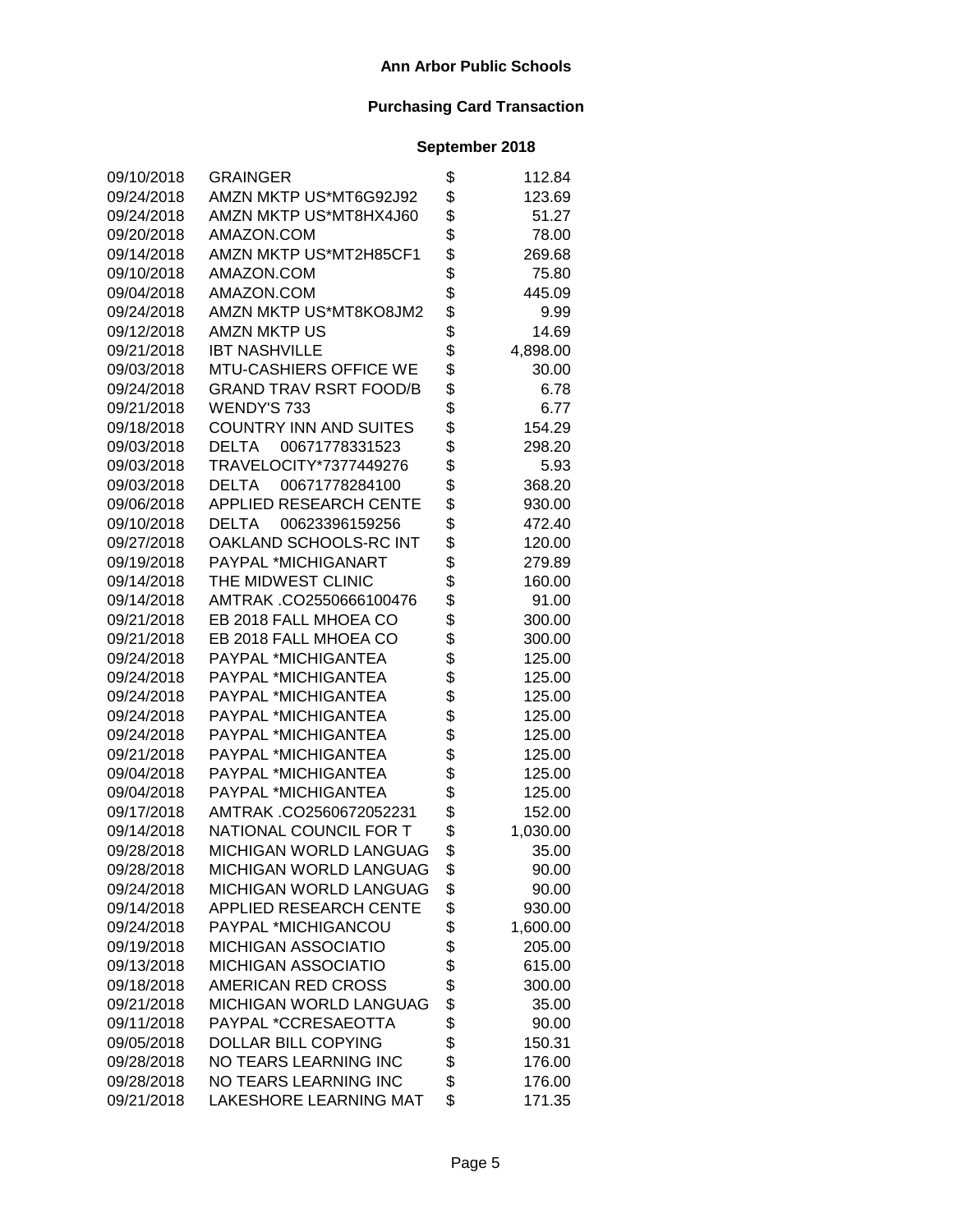| 09/18/2018 | AMZN MKTP US*MT4EK5FM0            | \$  | 24.26  |
|------------|-----------------------------------|-----|--------|
| 09/17/2018 | <b>VEX ROBOTICS INC</b>           | \$  | 375.85 |
| 09/17/2018 | SSI*SCHOOL SPECIALTY              | \$  | 141.90 |
| 09/03/2018 | <b>AMZN MKTP US</b>               | \$  | 53.99  |
| 09/27/2018 | AMZN MKTP US*MT1TS4XO2            | \$  | 78.82  |
| 09/26/2018 | AMZN MKTP US*MT92K21O1            | \$  | 118.44 |
| 09/06/2018 | AMAZON.COM                        | \$  | 23.84  |
| 09/28/2018 | UNDERGROUND PRINTING              | \$  | 46.17  |
| 09/21/2018 | <b>STADIUM HARDWARE</b>           | \$  | 31.08  |
| 09/13/2018 | AMZN MKTP US*MT1CW44O2            | \$  | 349.26 |
| 09/12/2018 | <b>AMZN MKTP US</b>               | \$  | 247.89 |
| 09/12/2018 | FEDEX 782706889919                | \$  | 91.58  |
| 09/11/2018 | <b>AMZN MKTP US</b>               | \$  | 74.85  |
| 09/10/2018 | <b>AMZN MKTP US</b>               | \$  | 21.97  |
| 09/07/2018 | APOGEE COMPONENTS                 | \$  | 489.12 |
| 09/07/2018 | <b>AMZN MKTP US</b>               | \$  | 102.97 |
| 09/07/2018 | <b>AMZN MKTP US</b>               | \$  | 113.88 |
| 09/07/2018 | <b>AMZN MKTP US</b>               | \$  | 32.50  |
| 09/06/2018 | <b>AMZN MKTP US</b>               | \$  | 29.90  |
| 09/03/2018 | <b>AMZN MKTP US</b>               | \$  | 47.07  |
| 09/28/2018 | AMAZON.COM*MT8AH1XS1              | \$  | 75.88  |
| 09/28/2018 | AMZN MKTP US*MT51K6XM1            | \$  | 24.99  |
| 09/26/2018 | AMZN MKTP US*MT5YA2110            | \$  | 29.72  |
| 09/26/2018 | AMZN MKTP US*MT8BH3140            | \$  | 52.96  |
| 09/26/2018 | AMZN MKTP US*MT98F6G42            | \$  | 158.01 |
| 09/21/2018 | AMZN MKTP US*MT74A2N41            | \$  | 25.24  |
| 09/20/2018 | AMZN MKTP US*MT76Q2N02            | \$  | 42.32  |
| 09/26/2018 | <b>SCHOLASTIC MAGAZINES</b>       | \$  | 472.46 |
| 09/28/2018 | <b>TOARMINAS PIZZA &amp; BURR</b> | -\$ | 2.66   |
| 09/28/2018 | PANERA BREAD #600878              | \$  | 43.97  |
| 09/10/2018 | SAMSCLUB.COM                      | \$  | 121.84 |
| 09/10/2018 | <b>HUNGRY HOWIES 577</b>          | \$  | 277.73 |
| 09/07/2018 | SAMSCLUB #6667                    | \$  | 42.30  |
| 09/07/2018 | KROGER #365                       | \$  | 21.96  |
| 09/26/2018 | OFFICEMAX/OFFICEDEPT#6            | \$  | 20.29  |
| 09/27/2018 | <b>SAGE PUBLICATIONS</b>          | \$  | 107.80 |
| 09/21/2018 | OFFICEMAX/OFFICEDEPT#6            | \$  | 370.37 |
| 09/19/2018 | <b>DAWN SIGN PRESS</b>            | \$  | 117.46 |
| 09/19/2018 | AMAZON.COM                        | \$  | 47.82  |
| 09/10/2018 | <b>AMZN MKTP US</b>               | \$  | 22.98  |
| 09/07/2018 | <b>EAI EDUCATION</b>              | \$  | 55.65  |
| 09/07/2018 | <b>AMZN MKTP US</b>               | \$  | 8.19   |
| 09/07/2018 | <b>AMZN MKTP US</b>               | \$  | 9.98   |
| 09/28/2018 | OFFICEMAX/DEPOT 6401              | \$  | 54.14  |
| 09/14/2018 | OFFICEMAX/DEPOT 6401              | \$  | 69.98  |
| 09/12/2018 | AMAZON.COM                        | \$  | 70.00  |
| 09/10/2018 | OFFICEMAX/DEPOT 6401              | \$  | 33.94  |
| 09/17/2018 | PAYPAL *MEMSPA                    | \$  | 299.00 |
| 09/28/2018 | <b>MEMSPA</b>                     | \$  | 555.00 |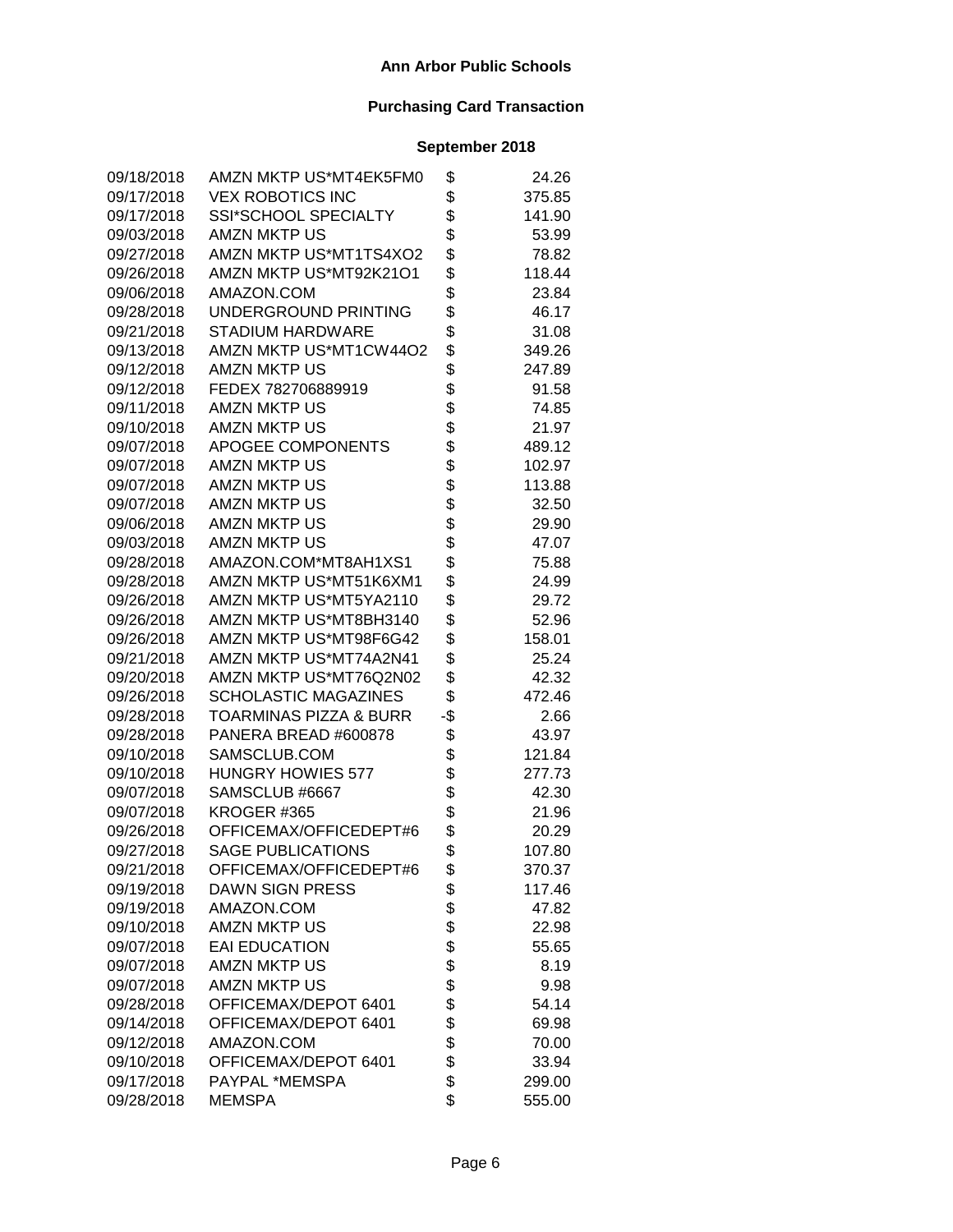| 09/21/2018 | NATL ART EDU ASSOC          | \$  | 95.00    |
|------------|-----------------------------|-----|----------|
| 09/21/2018 | NATL ART EDU ASSOC          | \$  | 95.00    |
| 09/21/2018 | NATL ART EDU ASSOC          | \$  | 95.00    |
| 09/21/2018 | NATL ART EDU ASSOC          | \$  | 95.00    |
| 09/21/2018 | NATL ART EDU ASSOC          | \$  | 95.00    |
| 09/21/2018 | NATL ART EDU ASSOC          | \$  | 95.00    |
| 09/21/2018 | NATL ART EDU ASSOC          | \$  | 95.00    |
| 09/21/2018 | NATL ART EDU ASSOC          | \$  | 95.00    |
| 09/21/2018 | NATL ART EDU ASSOC          | \$  | 95.00    |
| 09/21/2018 | NATL ART EDU ASSOC          | \$  | 80.00    |
| 09/21/2018 | NATL ART EDU ASSOC          | \$  | 95.00    |
| 09/21/2018 | NATL ART EDU ASSOC          | \$  | 95.00    |
| 09/21/2018 | NATL ART EDU ASSOC          | \$  | 95.00    |
| 09/21/2018 | NATL ART EDU ASSOC          | \$  | 95.00    |
| 09/21/2018 | NATL ART EDU ASSOC          | \$  | 95.00    |
| 09/21/2018 | NATL ART EDU ASSOC          | \$  | 95.00    |
| 09/21/2018 | NATL ART EDU ASSOC          | \$  | 95.00    |
| 09/21/2018 | NATL ART EDU ASSOC          | \$  | 95.00    |
| 09/21/2018 | NATL ART EDU ASSOC          | \$  | 95.00    |
| 09/21/2018 | NATL ART EDU ASSOC          | \$  | 95.00    |
| 09/13/2018 | <b>NAFME</b>                | \$  | 140.00   |
| 09/05/2018 | <b>BLAKE TRANSIT CENTER</b> | \$  | 75.00    |
| 09/10/2018 | <b>GO APE</b>               | -\$ | 5.20     |
| 09/10/2018 | <b>GO APE</b>               | -\$ | 10.00    |
| 09/28/2018 | COTTAGE INN PIZZA - AN      | \$  | 90.49    |
| 09/03/2018 | MICHIGAN PHOTOGRAPHY        | \$  | 175.00   |
| 09/28/2018 | <b>MASB</b>                 | \$  | 180.00   |
| 09/07/2018 | SHERATON ANN ARBOR HOT      | -\$ | 15.12    |
| 09/10/2018 | PANERA BREAD #600874        | \$  | 33.81    |
| 09/17/2018 | PIKTOCHARTCO*1B2715CMQ      | \$  | 29.00    |
| 09/17/2018 | CANVA FOR WORK MONTHLY      | \$  | 38.85    |
| 09/14/2018 | CANVA 02081-4525832         | \$  | 1.00     |
| 09/17/2018 | PARTY CITY 4111             | \$  | 26.95    |
| 09/14/2018 | PARTY CITY 4111             | \$  | 43.90    |
| 09/11/2018 | 4IMPRINT                    | \$  | 551.81   |
| 09/10/2018 | MICHAELS STORES 2108        | \$  | 128.80   |
| 09/24/2018 | <b>GRAND TRAV RESORT</b>    | \$  | 502.20   |
| 09/21/2018 | A2YCHAMBERORG               | \$  | 65.00    |
| 09/21/2018 | A2YCHAMBERORG               | \$  | 65.00    |
| 09/05/2018 | MI ASSOC SCH ADM            | \$  | 2,585.11 |
| 09/19/2018 | USPS PO 2583800176          | \$  | 12.30    |
| 09/21/2018 | AMAZON.COM*MT8CJ2302        | \$  | 28.46    |
| 09/11/2018 | <b>EDUCATION WEEK</b>       | \$  | 97.00    |
| 09/18/2018 | <b>EDUCATION WEEK</b>       | \$  | 44.00    |
| 09/10/2018 | <b>MAS FPS</b>              | \$  | 85.00    |
| 09/27/2018 | USPS PO 2502800106          | \$  | 108.00   |
| 09/14/2018 | FEDEX 782745416313          | \$  | 13.52    |
| 09/26/2018 | USPS PO 2502820113          | \$  | 50.00    |
| 09/27/2018 | THE UPS STORE 4295          | \$  | 17.97    |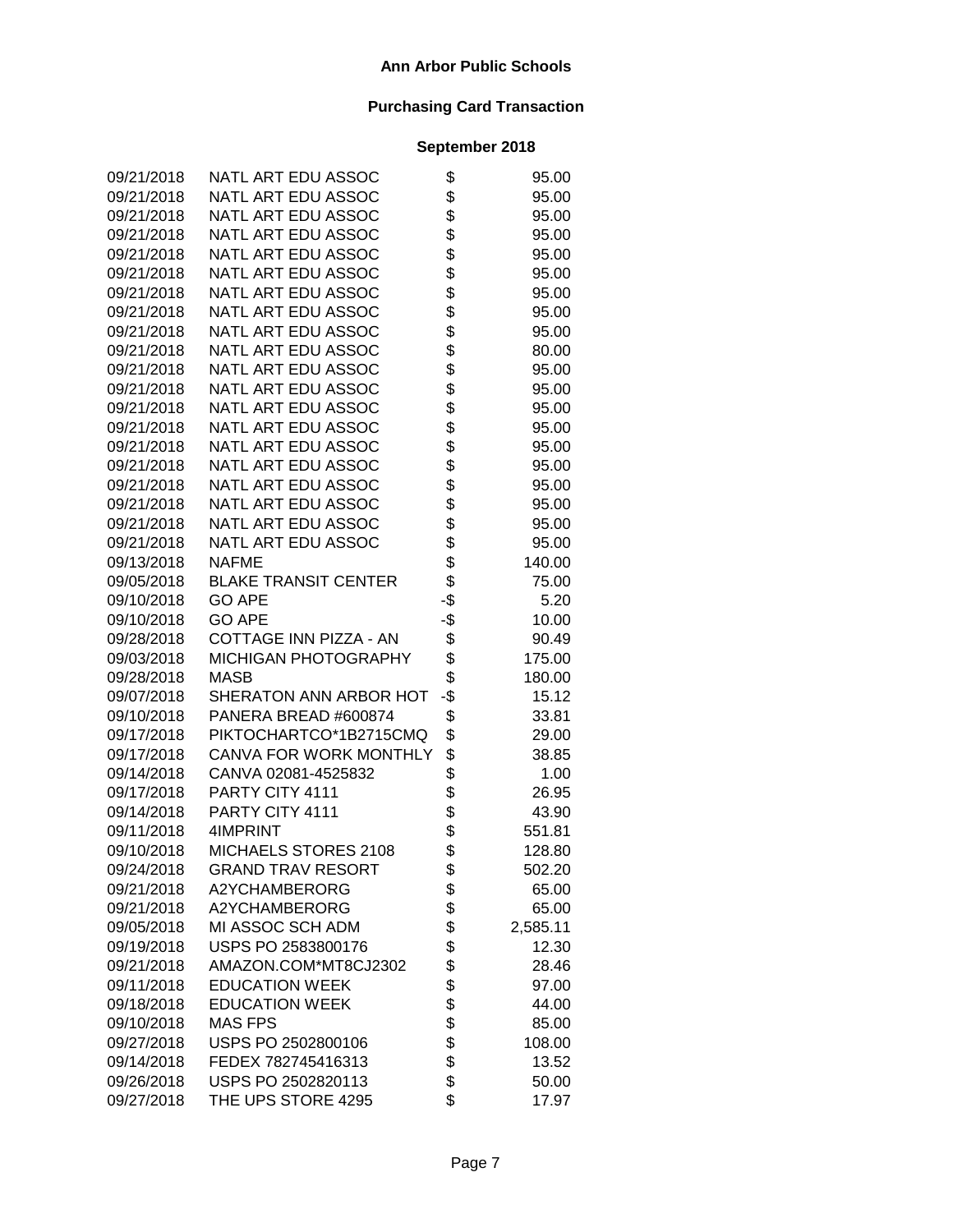| 09/19/2018 | USPS PO 2502800106            | \$  | 3.95   |
|------------|-------------------------------|-----|--------|
| 09/06/2018 | THE UPS STORE 4295            | \$  | 9.63   |
| 09/12/2018 | USPS PO 2502810107            | \$  | 107.25 |
| 09/13/2018 | USPS PO 2502800106            | \$  | 58.54  |
| 09/20/2018 | OFFICEMAX/OFFICEDEPT#6        | \$  | 35.99  |
| 09/20/2018 | DOLLAR BILL COPYING           | \$  | 31.06  |
| 09/17/2018 | OFFICEMAX/OFFICEDEPT#6        | \$  | 7.83   |
| 09/17/2018 | WAL-MART #1824                | \$  | 150.36 |
| 09/14/2018 | OFFICE DEPOT #1079            | \$  | 4.99   |
| 09/14/2018 | OFFICEMAX/OFFICEDEPT#6        | \$  | 40.69  |
| 09/10/2018 | <b>TOSHIBA BUSINESS SOLUT</b> | \$  | 230.00 |
| 09/07/2018 | <b>DOLLAR BILL COPYING</b>    | \$  | 202.07 |
| 09/28/2018 | TOARMINAS PIZZA & BURR        | -\$ | 1.98   |
| 09/25/2018 | DES MOINES STAMP MFG C        | \$  | 36.40  |
| 09/14/2018 | <b>SCHOOL HEALTH CORP</b>     | \$  | 108.85 |
| 09/03/2018 | OFFICEMAX/OFFICEDEPT#6        | \$  | 17.99  |
| 09/07/2018 | <b>AMZN MKTP US</b>           | \$  | 25.00  |
| 09/17/2018 | <b>QUILL CORPORATION</b>      | \$  | 139.99 |
| 09/14/2018 | <b>FILETECH SYSTEMS INC</b>   | \$  | 800.00 |
| 09/07/2018 | <b>AMZN MKTP US</b>           | \$  | 25.87  |
| 09/04/2018 | QUILL CORPORATION             | \$  | 116.52 |
| 09/03/2018 | <b>QUILL CORPORATION</b>      | \$  | 94.11  |
| 09/19/2018 | ARBOR SPRINGS WATER CO        | \$  | 98.00  |
| 09/26/2018 | OFFICE DEPOT #5910            | \$  | 7.59   |
| 09/24/2018 | OFFICEMAX/OFFICEDEPT#6        | \$  | 12.79  |
| 09/24/2018 | OFFICEMAX/OFFICEDEPT#6        | \$  | 44.82  |
| 09/17/2018 | <b>QUILL CORPORATION</b>      | \$  | 50.87  |
| 09/21/2018 | <b>KELLOGG CENTER</b>         | \$  | 113.42 |
| 09/13/2018 | NATIONAL INSITUTE OF G        | \$  | 285.00 |
| 09/12/2018 | <b>MPPOA</b>                  | \$  | 200.00 |
| 09/06/2018 | <b>USPS.COM MOVER'S GUIDE</b> | \$  | 1.00   |
| 09/18/2018 | USPS PO 2502800106            | \$  | 11.09  |
| 09/25/2018 | DOLLAR BILL COPYING           | \$  | 66.44  |
| 09/17/2018 | DOLLAR BILL COPYING           | \$  | 38.12  |
| 09/24/2018 | AMZN MKTP US*MT89G1TB1        | \$  | 29.00  |
| 09/13/2018 | <b>AMZN MKTP US</b>           | \$  | 47.98  |
| 09/12/2018 | <b>AMZN MKTP US</b>           | \$  | 196.66 |
| 09/12/2018 | OFFICE DEPOT #5910            | \$  | 14.99  |
| 09/12/2018 | OFFICEMAX/OFFICEDEPT#6        | \$  | 52.46  |
| 09/06/2018 | OFFICEMAX/OFFICEDEPT#6        | -\$ | 11.98  |
| 09/06/2018 | <b>AMZN MKTP US</b>           | \$  | 349.14 |
| 09/03/2018 | OFFICEMAX/OFFICEDEPT#6        | \$  | 9.68   |
| 09/03/2018 | OFFICEMAX/OFFICEDEPT#6        | \$  | 11.98  |
| 09/07/2018 | <b>WILDLIFE SERVICES OF M</b> | \$  | 190.00 |
| 09/07/2018 | <b>WILDLIFE SERVICES OF M</b> | \$  | 290.00 |
| 09/07/2018 | WILDLIFE SERVICES OF M        | \$  | 140.00 |
| 09/07/2018 | WILDLIFE SERVICES OF M        | \$  | 215.00 |
| 09/07/2018 | <b>COMCAST</b>                | \$  | 908.70 |
| 09/11/2018 | <b>ATT*BILL PAYMENT</b>       | \$  | 190.21 |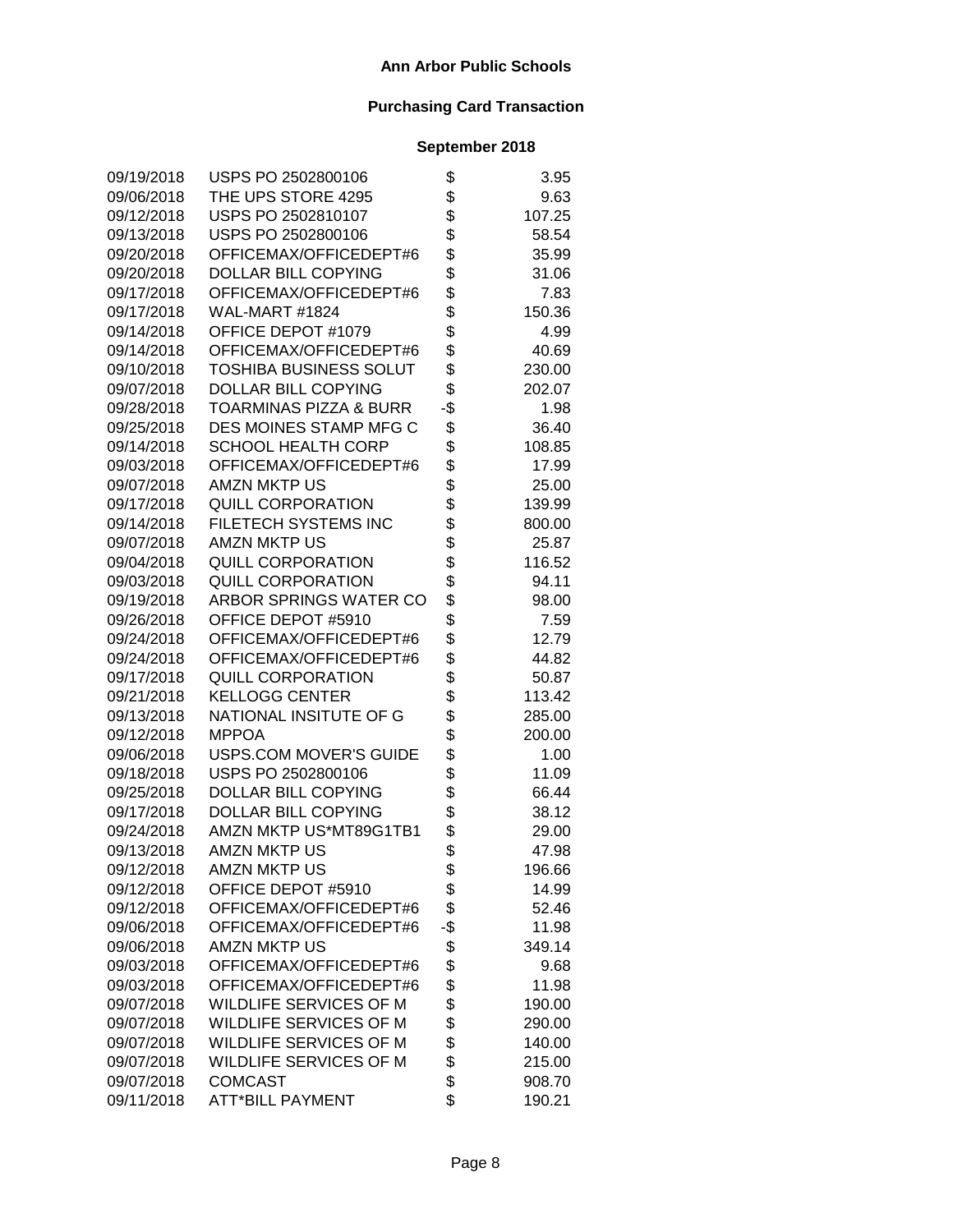| 09/28/2018 | <b>CITY OF ANN ARBOR</b>          | \$  | 1,039.79  |
|------------|-----------------------------------|-----|-----------|
| 09/17/2018 | <b>MADISON ELECTRIC COMPA</b>     | \$  | 805.70    |
| 09/28/2018 | THERMALNETICS, INC.               | \$  | 153.99    |
| 09/25/2018 | THERMALNETICS, INC.               | \$  | 458.94    |
| 09/25/2018 | THERMALNETICS, INC.               | \$  | 76.49     |
| 09/20/2018 | <b>CURRENT ELECTRIC MOTOR</b>     | \$  | 173.00    |
| 09/19/2018 | THERMALNETICS, INC.               | \$  | 560.16    |
| 09/13/2018 | TRANE SUPPLY-113416               | \$  | 210.97    |
| 09/10/2018 | TRANE SUPPLY-113416               | \$  | 1,211.34  |
| 09/10/2018 | THERMALNETICS, INC.               | \$  | 610.85    |
| 09/10/2018 | THERMALNETICS, INC.               | \$  | 867.50    |
| 09/07/2018 | DOWNRIVER REFRIG SUP C            | \$  | 418.62    |
| 09/06/2018 | <b>BOILERS CONTROLS &amp; EQU</b> | \$  | 752.86    |
| 09/06/2018 | JOHNSON CONTROLS SP               | \$  | 1,161.72  |
| 09/06/2018 | DOWNRIVER REFRIG SUP C            | \$  | 127.93    |
| 09/05/2018 | <b>CURRENT ELECTRIC MOTOR</b>     | \$  | 112.50    |
| 09/05/2018 | DOWNRIVER REFRIG SUP C            | \$  | 128.73    |
| 09/03/2018 | JOHNSON CONTROLS SP               | \$  | 999.76    |
| 09/24/2018 | PODS OF DETROIT                   | \$  | 79.48     |
| 09/17/2018 | PODS OF DETROIT                   | \$  | 322.60    |
| 09/14/2018 | PODS OF DETROIT                   | \$  | 2,225.00  |
| 09/03/2018 | SS STORAGE - ANN ARBOR            | \$  | 158.00    |
| 09/26/2018 | <b>MOBILE AIR INC</b>             | \$  | 10,406.00 |
| 09/06/2018 | A-1 RENTAL                        | \$  | 461.00    |
| 09/28/2018 | <b>MADISON ELECTRIC COMPA</b>     | \$  | 68.10     |
| 09/27/2018 | <b>CURRENT ELECTRIC MOTOR</b>     | -\$ | 421.00    |
| 09/27/2018 | <b>MFASCO HEALTH &amp; SAFETY</b> | \$  | 390.18    |
| 09/27/2018 | <b>MADISON ELECTRIC COMPA</b>     | \$  | 441.06    |
| 09/27/2018 | <b>MADISON ELECTRIC COMPA</b>     | \$  | 78.82     |
| 09/26/2018 | <b>MADISON ELECTRIC COMPA</b>     | \$  | 82.24     |
| 09/26/2018 | <b>MADISON ELECTRIC COMPA</b>     | \$  | 350.95    |
| 09/26/2018 | <b>QUILL CORPORATION</b>          | \$  | 38.00     |
| 09/25/2018 | <b>GRAINGER</b>                   | \$  | 42.20     |
| 09/24/2018 | <b>GRAINGER</b>                   | \$  | 121.03    |
| 09/24/2018 | <b>MADISON ELECTRIC COMPA</b>     | \$  | 180.37    |
| 09/24/2018 | <b>MADISON ELECTRIC COMPA</b>     | \$  | 99.09     |
| 09/24/2018 | MADISON ELECTRIC COMPA            | \$  | 33.56     |
| 09/21/2018 | <b>STADIUM HARDWARE</b>           | \$  | 17.99     |
| 09/21/2018 | <b>MADISON ELECTRIC COMPA</b>     | \$  | 218.75    |
| 09/20/2018 | <b>SMARTSIGN</b>                  | \$  | 66.57     |
| 09/20/2018 | <b>CURRENT ELECTRIC MOTOR</b>     | \$  | 421.00    |
| 09/20/2018 | <b>CABLING PLUS</b>               | \$  | 545.89    |
| 09/19/2018 | <b>QUILL CORPORATION</b>          | \$  | 132.00    |
| 09/19/2018 | <b>QUILL CORPORATION</b>          | \$  | 132.00    |
| 09/19/2018 | AMZN MKTP US*MT5IK2ZH0            | \$  | 17.44     |
| 09/19/2018 | <b>MADISON ELECTRIC COMPA</b>     | \$  | 434.12    |
| 09/19/2018 | <b>MADISON ELECTRIC COMPA</b>     | \$  | 82.14     |
| 09/18/2018 | BATTERIES PLUS - #0389            | \$  | 151.92    |
| 09/18/2018 | <b>MADISON ELECTRIC COMPA</b>     | \$  | 84.60     |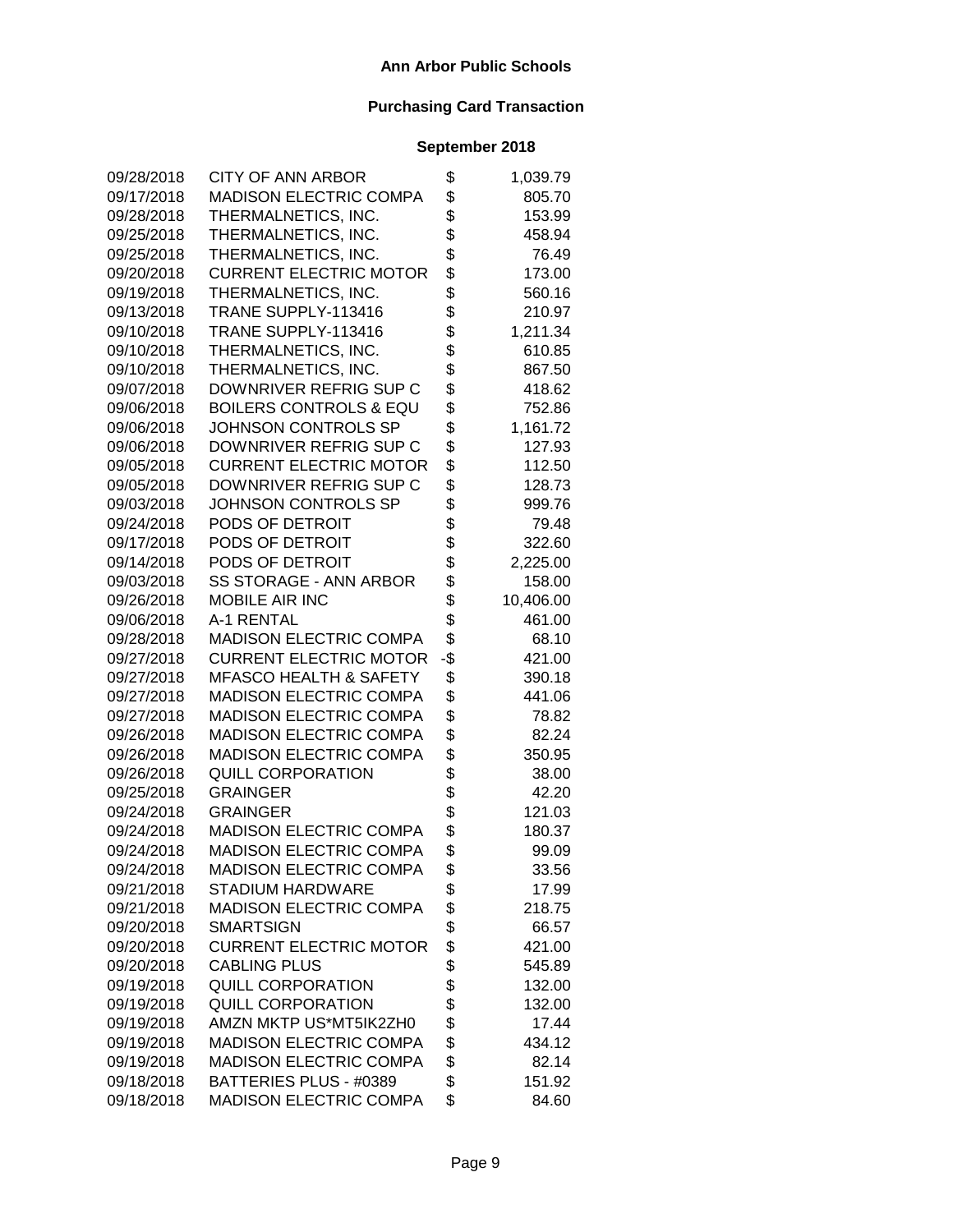| 09/17/2018 | AMZN MKTP US*MT5BG7LA2            | \$       | 41.79    |
|------------|-----------------------------------|----------|----------|
| 09/17/2018 | GFS STORE #1973                   | \$       | 36.95    |
| 09/17/2018 | <b>CAMFIL USA</b>                 | \$       | 27.69    |
| 09/17/2018 | <b>CAMFIL USA</b>                 | \$       | 84.58    |
| 09/17/2018 | <b>MADISON ELECTRIC COMPA</b>     | \$       | 132.77   |
| 09/17/2018 | <b>QUILL CORPORATION</b>          | \$       | 36.75    |
| 09/17/2018 | <b>QUILL CORPORATION</b>          | \$       | 36.75    |
| 09/14/2018 | <b>GRAINGER</b>                   | -\$      | 108.00   |
| 09/14/2018 | <b>SMARTSIGN</b>                  | \$       | 47.98    |
| 09/13/2018 | <b>FINGERLE LUMBER CO</b>         | \$       | 10.17    |
| 09/13/2018 | <b>MADISON ELECTRIC COMPA</b>     | \$       | 23.43    |
| 09/12/2018 | THE HOME DEPOT #2721              | \$       | 169.94   |
| 09/11/2018 | <b>LUCKY S ANN ARBOR</b>          | \$       | 26.76    |
| 09/11/2018 | <b>GROSS ELECTRIC INC AA</b>      | \$       | 76.23    |
| 09/10/2018 | PTOUCHDIRECT.COM                  | \$       | 25.46    |
| 09/10/2018 | <b>CAMFIL USA</b>                 | \$       | 41.52    |
| 09/10/2018 | <b>GRAINGER</b>                   | \$       | 17.64    |
| 09/10/2018 | <b>GRAINGER</b>                   | \$       | 35.28    |
| 09/10/2018 | <b>QUILL CORPORATION</b>          | \$       | 3,850.00 |
| 09/10/2018 | <b>MADISON ELECTRIC COMPA</b>     | \$       | 275.95   |
| 09/07/2018 | <b>GRAINGER</b>                   | \$       | 17.00    |
| 09/07/2018 | <b>QUILL CORPORATION</b>          | \$       | 480.00   |
| 09/07/2018 | <b>MADISON ELECTRIC COMPA</b>     | \$       | 53.08    |
| 09/06/2018 | <b>STADIUM HARDWARE</b>           | \$       | 13.98    |
| 09/05/2018 | <b>MADISON ELECTRIC COMPA</b>     | \$       | 147.42   |
| 09/05/2018 | <b>SCHOOL HEALTH CORP</b>         | \$       | 1,329.51 |
| 09/03/2018 | THE HOME DEPOT #2721              | \$       | 31.44    |
| 09/03/2018 | OFFICEMAX/OFFICEDEPT#6            | \$       | 407.76   |
| 09/03/2018 | TRANE SUPPLY-113416               | \$       | 498.01   |
| 09/03/2018 | <b>MFASCO HEALTH &amp; SAFETY</b> | \$       | 83.98    |
| 09/03/2018 | <b>GRAINGER</b>                   | \$       | 339.12   |
| 09/25/2018 | <b>GRAINGER</b>                   | \$       | 552.51   |
| 09/25/2018 | <b>GRAINGER</b>                   | \$       | 494.51   |
| 09/25/2018 | <b>GRAINGER</b>                   | \$       | 494.51   |
| 09/24/2018 | <b>JIMS AMISH STRUCTURES</b>      | \$       | 500.00   |
| 09/20/2018 | <b>GRAINGER</b>                   | -\$<br>ሖ | 391.23   |
| 09/18/2018 | <b>GRAINGER</b>                   | Φ        | 1,194.80 |
| 09/18/2018 | <b>GRAINGER</b>                   | \$       | 494.51   |
| 09/18/2018 | <b>GRAINGER</b>                   | \$       | 1,291.60 |
| 09/17/2018 | <b>MENARDS ANN ARBOR MI</b>       | \$       | 99.96    |
| 09/12/2018 | <b>WIDGEON RIVER, HANDDRY</b>     | \$       | 593.57   |
| 09/11/2018 | <b>COACH CLIFF'S GAGA BAL</b>     | \$       | 627.17   |
| 09/11/2018 | COACH CLIFF'S GAGA BAL            | \$       | 627.17   |
| 09/11/2018 | COACH CLIFF'S GAGA BAL            | \$       | 627.16   |
| 09/10/2018 | THE HOME DEPOT #2721              | \$       | 160.88   |
| 09/07/2018 | <b>GRAINGER</b>                   | \$       | 494.51   |
| 09/20/2018 | <b>COMFORT INN BAY CITY</b>       | \$       | 239.40   |
| 09/24/2018 | USPS PO 2502800106                | \$       | 63.45    |
| 09/20/2018 | OFFICEMAX/OFFICEDEPT#6            | \$       | 26.88    |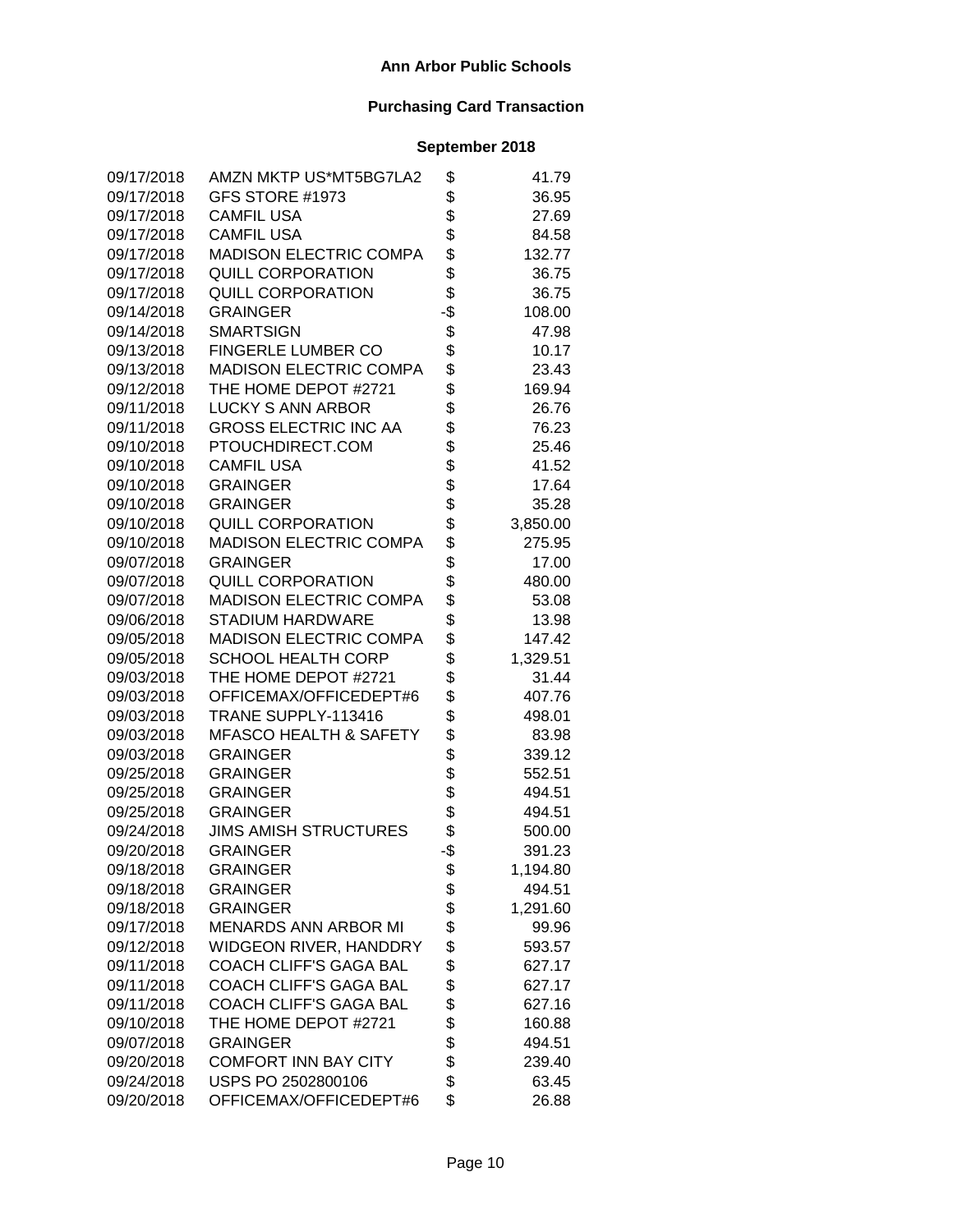| 09/04/2018 | MAILCHIMP *MONTHLY            | \$  | 20.00    |
|------------|-------------------------------|-----|----------|
| 09/19/2018 | AMZN MKTP US*MT6VN2Z72        | \$  | 46.75    |
| 09/13/2018 | <b>SHERATON</b>               | \$  | 214.25   |
| 09/11/2018 | DELTA<br>00623395501260       | \$  | 182.40   |
| 09/10/2018 | SHRM*SHRMSTORE10017363        | \$  | 1,664.00 |
| 09/21/2018 | FEDEX 782850924821            | \$  | 31.83    |
| 09/20/2018 | FEDEX 782818668679            | \$  | 53.69    |
| 09/19/2018 | FEDEX 920303385008            | \$  | 6.35     |
| 09/24/2018 | <b>INDEED</b>                 | \$  | 501.63   |
| 09/03/2018 | <b>INDEED</b>                 | \$  | 388.69   |
| 09/20/2018 | PIZZA HOUSE - ANN ARBO        | \$  | 199.89   |
| 09/14/2018 | PANERA BREAD #600874          | \$  | 51.97    |
| 09/27/2018 | AMZN MKTP US*MT63S4GH0        | \$  | 23.99    |
| 09/20/2018 | AMAZON.COM                    | -\$ | 11.75    |
| 09/12/2018 | OFFICEMAX/OFFICEDEPT#6        | \$  | 46.18    |
| 09/28/2018 | <b>STATE BAR OF MICHIGAN</b>  | \$  | 350.00   |
| 09/27/2018 | <b>ADOBE *PRODUCTS</b>        | -\$ | 0.90     |
| 09/27/2018 | <b>ADOBE *PRODUCTS</b>        | -\$ | 0.90     |
| 09/24/2018 | <b>MICHIGAN ASSOCIATION O</b> | \$  | 140.00   |
| 09/19/2018 | <b>EDUCATION ADMIN WEB AD</b> | \$  | 299.00   |
| 09/14/2018 | <b>LAWYERS WEEKLY SUBSCRI</b> | \$  | 359.00   |
| 09/10/2018 | <b>ADOBE *ACROPRO SUBS</b>    | \$  | 15.89    |
| 09/07/2018 | <b>THOMSON WEST*TCD</b>       | \$  | 288.86   |
| 09/07/2018 | <b>PAYPAL *PSUG EVENTS</b>    | \$  | 399.00   |
| 09/26/2018 | NOUNPROJECT.COM               | \$  | 19.99    |
| 09/04/2018 | <b>AMAZON WEB SERVICES</b>    | \$  | 0.29     |
| 09/14/2018 | <b>LIGHTSPEED TECHNOLOGIE</b> | \$  | 60.00    |
| 09/11/2018 | <b>AMZN MKTP US</b>           | \$  | 167.16   |
| 09/10/2018 | <b>AMZN MKTP US</b>           | \$  | 77.16    |
| 09/20/2018 | DNH*GODADDY.COM               | \$  | 279.63   |
| 09/20/2018 | DNH*GODADDY.COM               | \$  | 53.64    |
| 09/26/2018 | OFFICEMAX/OFFICEDEPT#6        | \$  | 17.97    |
| 09/24/2018 | OFFICEMAX/OFFICEDEPT#6        | \$  | 17.07    |
| 09/19/2018 | OFFICEMAX/OFFICEDEPT#6        | \$  | 33.43    |
| 09/19/2018 | OFFICE DEPOT #1170            | \$  | 28.54    |
| 09/18/2018 | <b>PAPER MART</b>             | -\$ | 438.46   |
| 09/17/2018 | <b>ONLINE LABELS</b>          | \$  | 69.94    |
| 09/20/2018 | <b>COMFORT INN BAY CITY</b>   | \$  | 239.40   |
| 09/06/2018 | MICHIGAN PUPIL ACCOUNT        | \$  | 395.00   |
| 09/06/2018 | <b>MICHIGAN PUPIL ACCOUNT</b> | \$  | 395.00   |
| 09/21/2018 | USPS PO 2502800106            | \$  | 37.00    |
| 09/21/2018 | AMZN MKTP US*MT6XJ9NQ0        | \$  | 383.47   |
| 09/20/2018 | AMZN MKTP US*MT42J1NA0        | \$  | 83.95    |
| 09/18/2018 | AMZN MKTP US*MT3CH6ZT2        | \$  | 25.90    |
| 09/17/2018 | SCHOOL-TECH, INC              | \$  | 79.81    |
| 09/17/2018 | AMZN MKTP US*MT0812FK0        | \$  | 57.96    |
| 09/26/2018 | OFFICEMAX/OFFICEDEPT#6        | \$  | 144.73   |
| 09/24/2018 | <b>TARGET</b><br>00012856     | \$  | 101.27   |
| 09/24/2018 | <b>TARGET</b><br>00012856     | -\$ | 7.79     |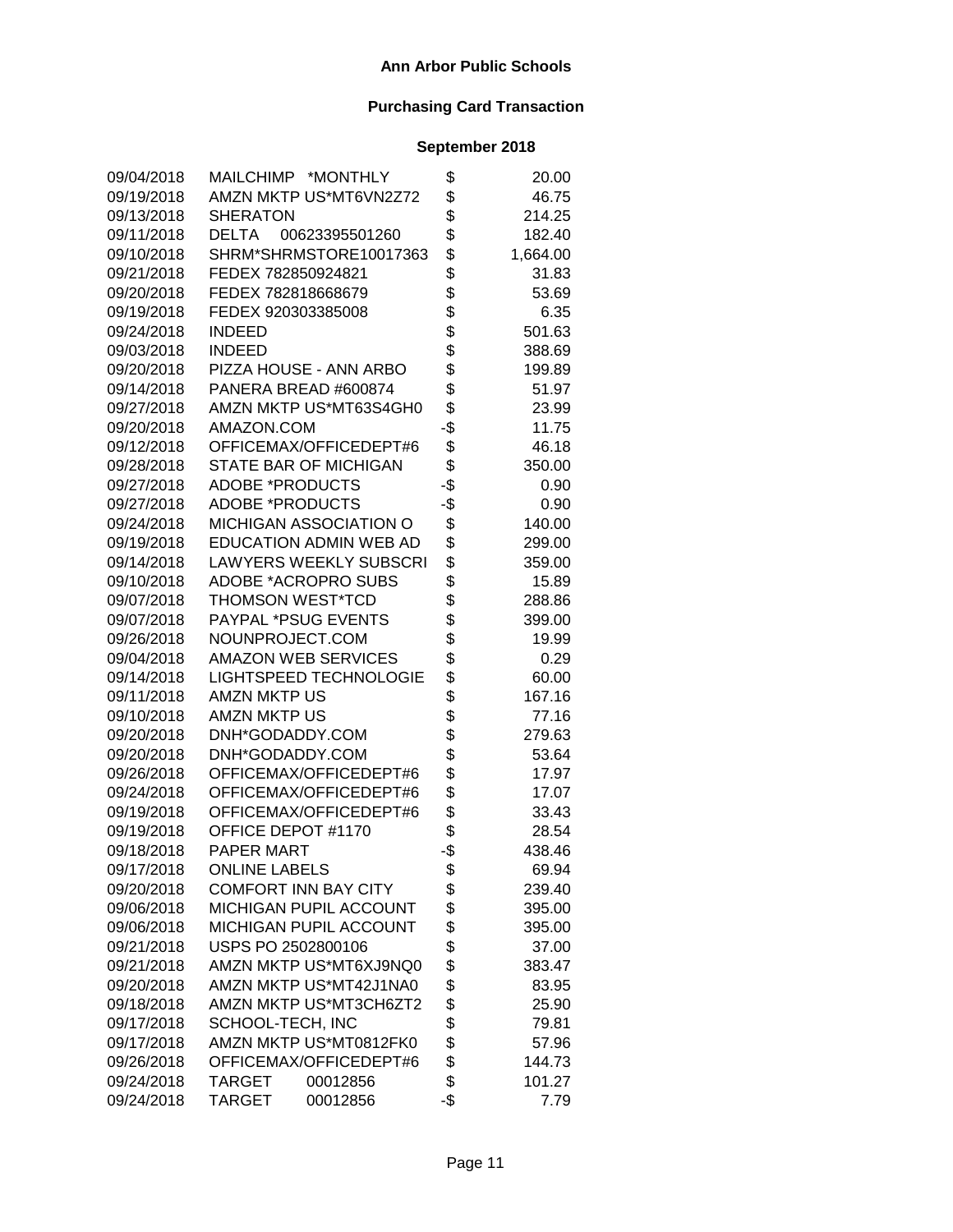| 09/24/2018 | OFFICEMAX/OFFICEDEPT#6             | \$       | 56.45    |
|------------|------------------------------------|----------|----------|
| 09/12/2018 | ADOLPH KIEFER AND ASSO             | \$       | 232.51   |
| 09/20/2018 | <b>MIAAA MEMBERSHIP</b>            | \$       | 161.20   |
| 09/20/2018 | <b>MIAAA MEMBERSHIP</b>            | \$       | 57.20    |
| 09/21/2018 | <b>QUILL CORPORATION</b>           | \$       | 530.37   |
| 09/18/2018 | <b>BIGTEAMS</b>                    | \$\$     | 850.00   |
| 09/24/2018 | A2YCHAMBERORG                      |          | 25.00    |
| 09/13/2018 | PANERA BREAD #601366               |          | 9.86     |
| 09/18/2018 | PAYPAL *AWESOME GAPPS,             | \$       | 42.00    |
| 09/11/2018 | MICHIGAN AFTER SCHOOL              | \$       | 25.00    |
| 09/10/2018 | MICHIGAN AFTER SCHOOL              | \$       | 25.00    |
| 09/10/2018 | PAYPAL *WASH ISD                   |          | 20.00    |
| 09/25/2018 | <b>MICHIGAN AEYC</b>               | \$\$\$   | 79.00    |
| 09/21/2018 | <b>MICHIGAN AEYC</b>               |          | 119.00   |
| 09/21/2018 | <b>MICHIGAN AEYC</b>               |          | 79.00    |
| 09/24/2018 | MAILCHIMP *MONTHLY                 | \$       | 180.00   |
| 09/05/2018 | VISTAPR*VISTAPRINT.COM             | \$       | 10.08    |
| 09/05/2018 | VISTAPR*VISTAPRINT.COM             | \$       | 10.09    |
| 09/05/2018 | VISTAPR*VISTAPRINT.COM             | \$       | 1.83     |
| 09/05/2018 | VISTAPR*VISTAPRINT.COM             | \$       | 10.09    |
| 09/06/2018 | <b>U-HAUL STATE ST CTR</b>         | \$       | 1,308.70 |
| 09/20/2018 | PIZZA HOUSE - ANN ARBO             | \$       | 432.57   |
| 09/06/2018 | KROGER #576                        |          | 25.74    |
| 09/17/2018 | KROGER #688                        | \$<br>\$ | 3.99     |
| 09/05/2018 | PIZZA HOUSE - ANN ARBO             |          | 40.67    |
| 09/17/2018 | 4IMPRINT                           | \$<br>\$ | 420.95   |
| 09/25/2018 | <b>STADIUM HARDWARE</b>            |          | 6.00     |
| 09/17/2018 | KROGER #688                        |          | 30.00    |
| 09/28/2018 | <b>SHELL OIL 574417261QPS</b>      | \$       | 35.00    |
| 09/24/2018 | KROGER #688                        | \$       | 196.48   |
| 09/20/2018 | <b>SHELL OIL 574417261QPS</b>      | \$       | 50.00    |
| 09/17/2018 | <b>ACE BARNES HARDWARE</b>         | \$       | 27.94    |
| 09/17/2018 | <b>SHELL OIL 574417261QPS</b>      | \$       | 45.00    |
| 09/17/2018 | <b>ACE BARNES HARDWARE</b>         | \$       | 7.98     |
| 09/17/2018 | KROGER #688                        | \$       | 15.00    |
| 09/07/2018 | <b>ACE BARNES HARDWARE</b>         | \$       | 50.96    |
| 09/07/2018 | ACE BARNES HARDWARE                | \$       | 47.96    |
| 09/19/2018 | MICHAELS STORES 5054               | -\$      | 4.77     |
| 09/19/2018 | MICHAELS STORES 5054               | \$       | 7.80     |
| 09/18/2018 | <b>DOLLARTREE</b>                  | \$       | 4.00     |
| 09/17/2018 | <b>MENARDS ANN ARBOR MI</b>        | \$       | 7.43     |
| 09/10/2018 | MEIJER INC #173<br>Q <sub>01</sub> | \$       | 3.79     |
| 09/10/2018 | MICHAELS STORES 2108               | \$       | 33.39    |
| 09/10/2018 | <b>DOLLAR TREE</b>                 | \$       | 26.00    |
| 09/18/2018 | <b>STADIUM HARDWARE</b>            | \$       | 20.98    |
| 09/20/2018 | <b>EASYKEYSCOM INC</b>             | \$       | 83.40    |
| 09/25/2018 | MUSIC TOGETHER LLC                 | \$       | 36.67    |
| 09/21/2018 | <b>JACKSON SERVICE COMPAN</b>      | \$       | 297.00   |
| 09/21/2018 | <b>JACKSON SERVICE COMPAN</b>      | \$       | 196.00   |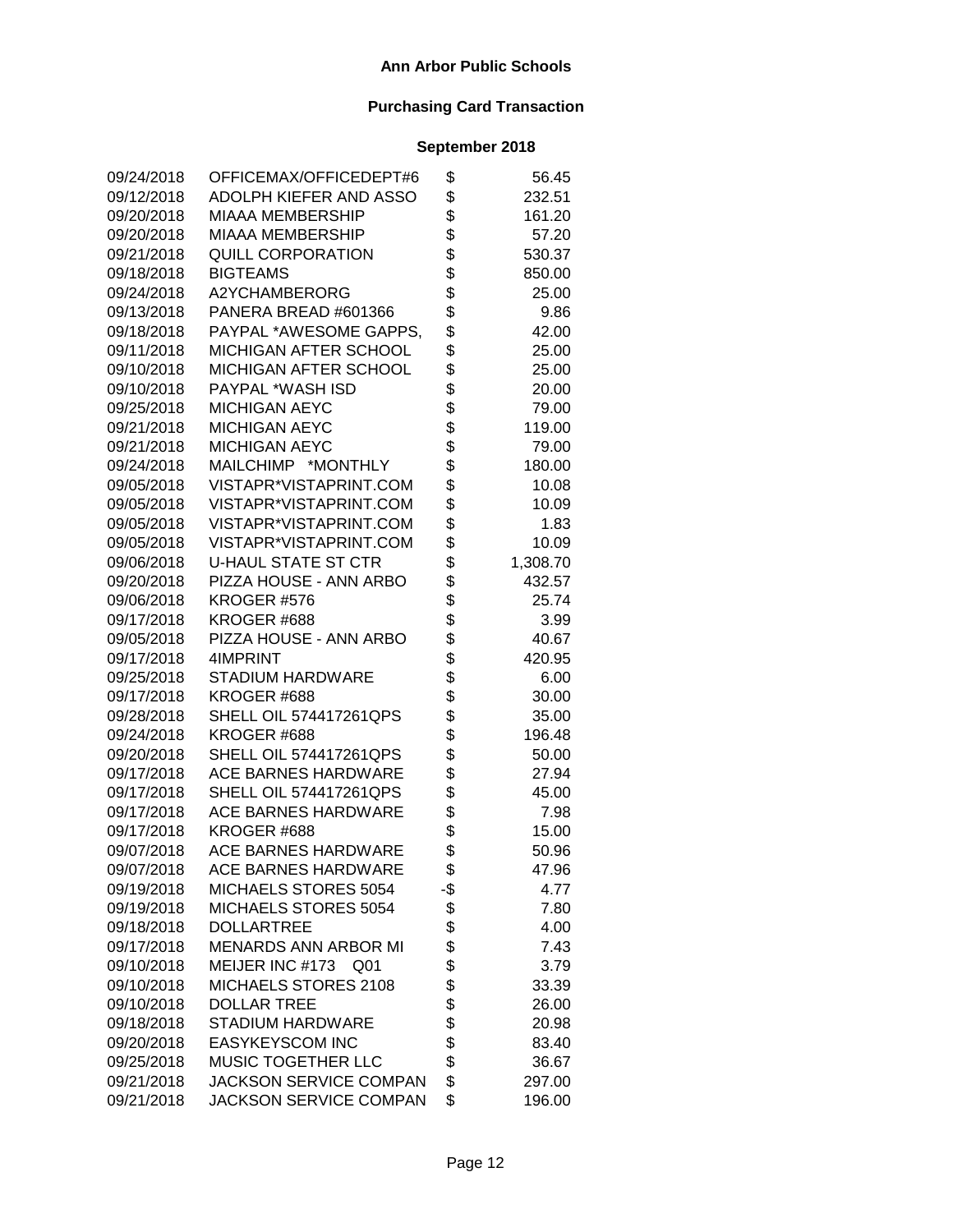| 09/21/2018 | <b>JACKSON SERVICE COMPAN</b>      | \$           | 196.00   |
|------------|------------------------------------|--------------|----------|
| 09/21/2018 | <b>RESTAURANT EQUIPPERS I</b>      | \$           | 1,898.32 |
| 09/19/2018 | <b>RESTAURANT EQUIPPERS I</b>      | \$           | 1,898.32 |
| 09/19/2018 | <b>RESTAURANT EQUIPPERS I</b>      | \$           | 530.00   |
| 09/18/2018 | <b>RESTAURANT EQUIPPERS I</b>      | \$           | 1,799.00 |
| 09/18/2018 | <b>RESTAURANT EQUIPPERS I</b>      | \$           | 3,975.28 |
| 09/14/2018 | <b>JACKSON SERVICE COMPAN</b>      | \$           | 300.00   |
| 09/13/2018 | <b>JACKSON SERVICE COMPAN</b>      | \$           | 196.00   |
| 09/11/2018 | <b>RESTAURANT EQUIPPERS I</b>      | \$           | 460.32   |
| 09/21/2018 | <b>JACKSON SERVICE COMPAN</b>      | \$           | 196.00   |
| 09/10/2018 | USPS PO 2502800106                 | \$           | 750.00   |
| 09/14/2018 | ARC - MI MADISON HGTS              | \$           | 116.67   |
| 09/28/2018 | OFFICEMAX/OFFICEDEPT#6             | \$           | 105.19   |
| 09/24/2018 | OFFICE DEPOT #1170                 | \$           | 14.41    |
| 09/24/2018 | OFFICEMAX/OFFICEDEPT#6             | \$           | 222.13   |
| 09/06/2018 | OFFICEMAX/OFFICEDEPT#6             | \$           | 145.75   |
| 09/12/2018 | <b>CRAIGSLIST.ORG</b>              | \$           | 20.00    |
| 09/27/2018 | MEIJER INC #64<br>Q <sub>01</sub>  | \$           | 1,529.85 |
| 09/27/2018 | MEIJER INC #027<br>Q <sub>01</sub> | \$           | 309.00   |
| 09/27/2018 | MEIJER INC #027<br>Q <sub>01</sub> | \$           | 473.21   |
| 09/19/2018 | KROGER #688                        | \$           | 33.52    |
| 09/17/2018 | MEIJER INC #64<br>Q <sub>01</sub>  | \$           | 89.33    |
| 09/14/2018 | Q <sub>01</sub><br>MEIJER INC #64  | \$           | 1,103.96 |
| 09/14/2018 | Q <sub>01</sub><br>MEIJER INC #027 | \$<br>\$     | 762.00   |
| 09/03/2018 | Q <sub>01</sub><br>MEIJER INC #027 |              | 440.08   |
| 09/03/2018 | Q01<br>MEIJER INC #64              | \$           | 358.52   |
| 09/03/2018 | Q <sub>01</sub><br>MEIJER INC #027 | \$           | 648.57   |
| 09/03/2018 | Q <sub>01</sub><br>MEIJER INC #64  | \$<br>\$     | 464.65   |
| 09/27/2018 | MEIJER INC #64<br>Q01              |              | 581.62   |
| 09/27/2018 | Q <sub>01</sub><br>MEIJER INC #027 | \$           | 5.78     |
| 09/27/2018 | MEIJER INC #027<br>Q <sub>01</sub> | \$           | 58.60    |
| 09/20/2018 | <b>STADIUM HARDWARE</b>            | \$           | 6.79     |
| 09/14/2018 | MEIJER INC #64<br>Q <sub>01</sub>  | \$           | 335.21   |
| 09/14/2018 | MEIJER INC #027<br>Q <sub>01</sub> | \$           | 3.49     |
| 09/14/2018 | MEIJER INC #027<br>Q <sub>01</sub> | \$           | 164.80   |
| 09/06/2018 | MEIJER INC #64<br>Q <sub>01</sub>  | \$           | 279.93   |
| 09/03/2018 | MEIJER INC #027<br>Q <sub>01</sub> | <b></b><br>Φ | 422.57   |
| 09/03/2018 | MEIJER INC #64<br>Q <sub>01</sub>  | \$           | 76.81    |
| 09/03/2018 | MEIJER INC #027<br>Q <sub>01</sub> | -\$          | 25.29    |
| 09/03/2018 | MEIJER INC #027<br>Q <sub>01</sub> | \$           | 401.63   |
| 09/03/2018 | MEIJER INC #64<br>Q <sub>01</sub>  | \$           | 340.05   |
| 09/27/2018 | MEIJER INC #027<br>Q <sub>01</sub> | \$           | 99.86    |
| 09/12/2018 | OFFICEMAX/OFFICEDEPT#6             | \$           | 139.99   |
| 09/12/2018 | OFFICEMAX/OFFICEDEPT#6             | \$           | 612.46   |
| 09/26/2018 | WWW.DRUMMERSWORLD.CO               | \$           | 106.50   |
| 09/20/2018 | WWW.DRUMMERSWORLD.CO-\$            |              | 59.50    |
| 09/18/2018 | WWW.DRUMMERSWORLD.CO               | \$           | 619.25   |
| 09/20/2018 | <b>GETAWAY TOURS &amp; CHARTE</b>  | \$           | 103.00   |
| 09/19/2018 | ARBOR SPRINGS WATER CO             | \$           | 56.50    |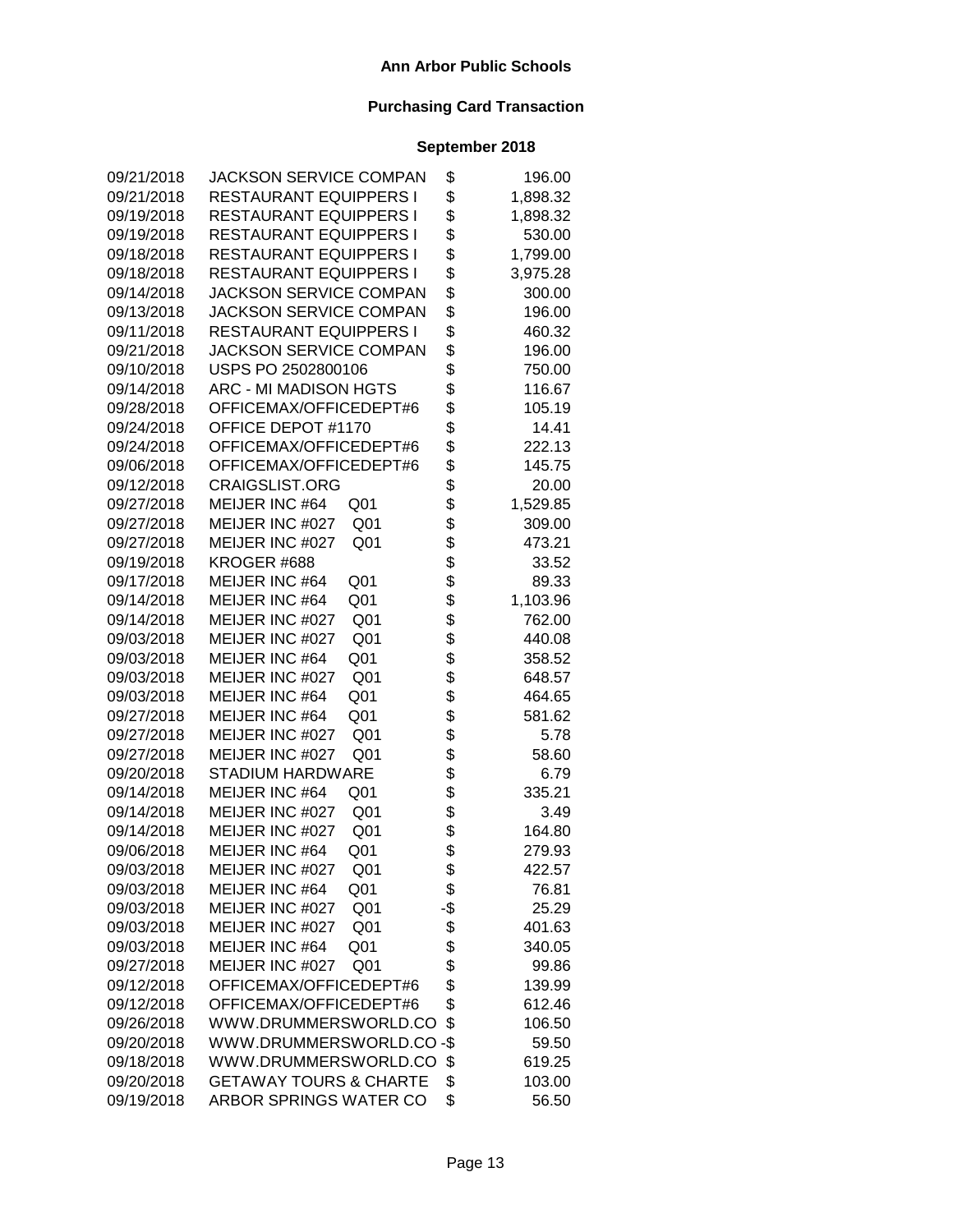| 09/13/2018 | <b>MICHIGAN ALLIANCE FOR</b>       | \$  | 215.00   |
|------------|------------------------------------|-----|----------|
| 09/03/2018 | <b>DELTA</b><br>00621161426174     | \$  | 1,889.41 |
| 09/03/2018 | <b>DELTA</b><br>00621161426196     | \$  | 1,889.41 |
| 09/03/2018 | <b>DELTA</b><br>00621161426222     | \$  | 1,889.41 |
| 09/03/2018 | <b>DELTA</b><br>00621161426163     | \$  | 1,889.41 |
| 09/03/2018 | <b>DELTA</b><br>00621161426152     | \$  | 1,889.41 |
| 09/03/2018 | <b>DELTA</b><br>00621161426200     | \$  | 1,889.41 |
| 09/03/2018 | <b>DELTA</b><br>00621161426211     | \$  | 1,889.41 |
| 09/03/2018 | <b>DELTA</b><br>00621161426185     | \$  | 1,889.41 |
| 09/03/2018 | <b>DELTA</b><br>00621161426082     | \$  | 1,889.41 |
| 09/03/2018 | <b>DELTA</b><br>00621161426104     | \$  | 1,889.41 |
| 09/03/2018 | <b>DELTA</b><br>00621161426093     | \$  | 1,889.41 |
| 09/03/2018 | <b>DELTA</b><br>00621161426071     | \$  | 189.41   |
| 09/03/2018 | <b>DELTA</b><br>00621161426141     | \$  | 1,889.41 |
| 09/03/2018 | <b>DELTA</b><br>00621161426126     | \$  | 1,889.41 |
| 09/03/2018 | <b>DELTA</b><br>00621161426130     | \$  | 1,889.41 |
| 09/03/2018 | DELTA<br>00621161426115            | \$  | 1,889.41 |
| 09/12/2018 | DOLLAR BILL COPYING                | \$  | 76.69    |
| 09/21/2018 | WALGREENS #11197                   | \$  | 12.30    |
| 09/20/2018 | BED BATH & BEYOND #234             | \$  | 69.94    |
| 09/04/2018 | <b>TARGET</b><br>00002816          | \$  | 79.96    |
| 09/03/2018 | <b>TARGET</b><br>00024158          | -\$ | 21.99    |
| 09/03/2018 | BED BATH & BEYOND #234             | \$  | 224.86   |
| 09/03/2018 | <b>HELLO FAZ PIEATSTREET</b>       | \$  | 67.15    |
| 09/06/2018 | LITTLE CAESARS 0007 00             | \$  | 48.60    |
| 09/20/2018 | COTTAGE INN PIZZA - AN             | \$  | 79.64    |
| 09/20/2018 | LEVELUP*POTBELLY328206             | -\$ | 33.46    |
| 09/19/2018 | LEVELUP*POTBELLY328206             | \$  | 33.46    |
| 09/17/2018 | NO THAI - KERRYTOWN                | \$  | 60.00    |
| 09/14/2018 | PANERA BREAD #601366               | -\$ | 8.22     |
| 09/04/2018 | MEIJER INC #64<br>Q <sub>01</sub>  | \$  | 44.82    |
| 09/18/2018 | SQU*SQ *BEARCLAW COFFE             | \$  | 115.00   |
| 09/14/2018 | MEIJER INC #64<br>Q <sub>01</sub>  | \$  | 43.71    |
| 09/06/2018 | KROGER #605                        | \$  | 11.97    |
| 09/21/2018 | GFS STORE #1973                    | \$  | 6.98     |
| 09/13/2018 | GFS STORE #1973                    | \$  | 52.12    |
| 09/13/2018 | GFS STORE #1973                    | -\$ | 2.06     |
| 09/21/2018 | JIMMY JOHNS # 90030 -              | \$  | 45.10    |
| 09/14/2018 | MEIJER INC #027<br>Q01             | \$  | 43.96    |
| 09/11/2018 | MEIJER INC #027<br>Q <sub>01</sub> | \$  | 11.67    |
| 09/10/2018 | <b>BELLY DELI</b>                  | \$  | 31.80    |
| 09/04/2018 | <b>BUSCH'S #1035</b>               | \$  | 4.30     |
| 09/27/2018 | KROGER #576                        | \$  | 7.98     |
| 09/19/2018 | <b>HUNGRY HOWIES 577</b>           | \$  | 73.98    |
| 09/13/2018 | PANERA BREAD #600876               | \$  | 72.15    |
| 09/07/2018 | KROGER #576                        | \$  | 3.79     |
| 09/06/2018 | PANERA BREAD #600876               | \$  | 86.12    |
| 09/21/2018 | COTTAGE INN PIZZA - AN             | \$  | 77.93    |
| 09/14/2018 | PANERA BREAD #601366               | \$  | 170.93   |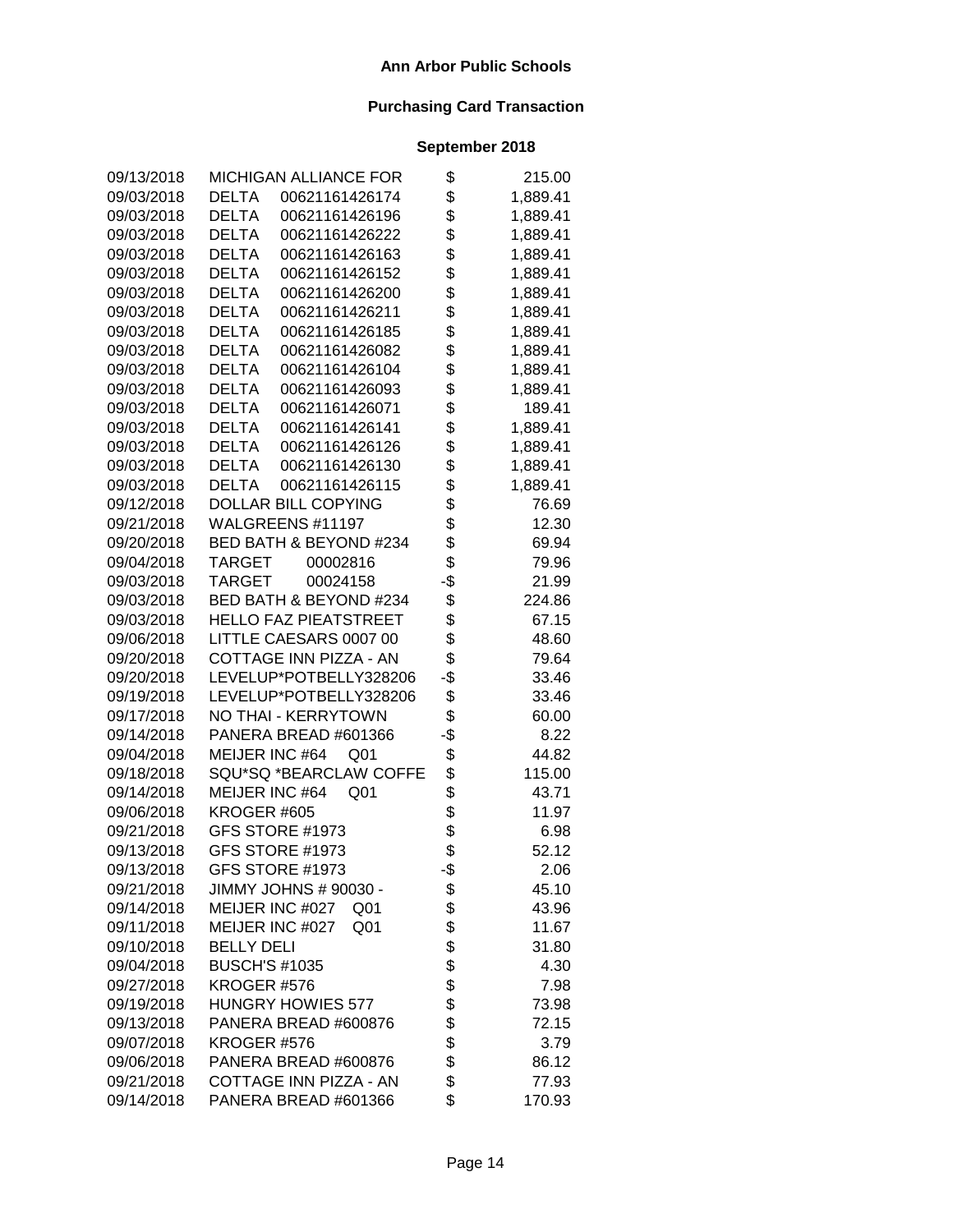| 09/24/2018 | JIMMY JOHNS - 90074 -              | \$  | 56.43  |
|------------|------------------------------------|-----|--------|
| 09/28/2018 | GFS STORE #0868                    | \$  | 107.27 |
| 09/26/2018 | KROGER #689                        | \$  | 44.81  |
| 09/26/2018 | JIMMY JOHNS # 90030 -              | \$  | 49.34  |
| 09/24/2018 | PANERA BREAD #600878               | \$  | 74.85  |
| 09/27/2018 | LITTLE CAESARS 0007 00             | \$  | 22.20  |
| 09/13/2018 | SQ *SQ *SATCHEL'S BBQ              | \$  | 992.00 |
| 09/28/2018 | MEIJER INC #64<br>Q01              | \$  | 31.15  |
| 09/14/2018 | COTTAGE INN PIZZA - AN             | \$  | 59.96  |
| 09/12/2018 | MEIJER INC #173<br>Q <sub>01</sub> | \$  | 54.32  |
| 09/12/2018 | COTTAGE INN PIZZA - AN             | \$  | 121.89 |
| 09/26/2018 | WHOLEFDS CRB 10315                 | \$  | 14.97  |
| 09/24/2018 | TST* BUDDY S PIZZA - A             | \$  | 106.43 |
| 09/24/2018 | MEIJER INC #64<br>Q01              | \$  | 18.69  |
| 09/10/2018 | SAMSCLUB #6667                     | \$  | 45.00  |
| 09/26/2018 | ARBOR SPRINGS WATER CO             | \$  | 45.50  |
| 09/21/2018 | SQ *SQ *SIMPLY SCRUMPT             | \$  | 218.40 |
| 09/19/2018 | JIMMY JOHNS - 90074 -              | \$  | 54.99  |
| 09/10/2018 | <b>CARLYLE BAR &amp; GRILL</b>     | -\$ | 12.27  |
| 09/07/2018 | MEIJER INC #173<br>Q <sub>01</sub> | \$  | 32.87  |
| 09/03/2018 | MEIJER INC #173<br>Q <sub>01</sub> | \$  | 9.03   |
| 09/03/2018 | <b>BARRY BAGELS</b>                | \$  | 48.87  |
| 09/17/2018 |                                    | -\$ | 38.05  |
| 09/17/2018 |                                    | -\$ | 29.95  |
| 09/17/2018 |                                    | -\$ | 32.33  |
| 09/13/2018 | <b>MICHIGAN GREEN CABS</b>         | \$  | 17.43  |
| 09/11/2018 | <b>AMZN MKTP US</b>                | \$  | 161.98 |
| 09/06/2018 | <b>AMZN MKTP US</b>                | \$  | 70.39  |
| 09/21/2018 | AMZN MKTP US*MT0H48ND1             | \$  | 6.60   |
| 09/21/2018 | <b>AMZN MKTP US</b>                | -\$ | 49.98  |
| 09/21/2018 | CA CEDAR PRODUCTS                  | \$  | 144.82 |
| 09/18/2018 | AMZN MKTP US*MT17K8ZY1             | \$  | 60.41  |
| 09/17/2018 | PARTY CITY 4111                    | \$  | 22.47  |
| 09/13/2018 | <b>AMZN MKTP US</b>                | \$  | 159.97 |
| 09/12/2018 | <b>TARGET</b><br>00006346          | \$  | 37.74  |
| 09/25/2018 | LOWES #01750*                      | \$  | 156.94 |
| 09/21/2018 | <b>AMZN MKTP US</b>                | \$  | 250.12 |
| 09/13/2018 | AMZN MKTP US*MT5X89F92             | \$  | 17.99  |
| 09/03/2018 | <b>STADIUM HARDWARE</b>            | \$  | 138.06 |
| 09/03/2018 | STADIUM HARDWARE                   | \$  | 25.93  |
| 09/17/2018 | <b>AMZN MKTP US</b>                | \$  | 128.46 |
| 09/28/2018 | JOANN STORES #176                  | \$  | 30.93  |
| 09/10/2018 | MEIJER INC #173<br>Q <sub>01</sub> | \$  | 68.09  |
| 09/10/2018 | MEIJER INC #64<br>Q <sub>01</sub>  | \$  | 13.75  |
| 09/24/2018 | <b>INKHEAD</b>                     | \$  | 405.32 |
| 09/27/2018 | AMZN MKTP US*MT2MN9VC2             | \$  | 45.99  |
| 09/18/2018 | <b>AMZN MKTP US</b>                | \$  | 123.60 |
| 09/17/2018 | <b>AMZN MKTP US</b>                | \$  | 68.19  |
| 09/12/2018 | <b>AMZN MKTP US</b>                | \$  | 50.99  |